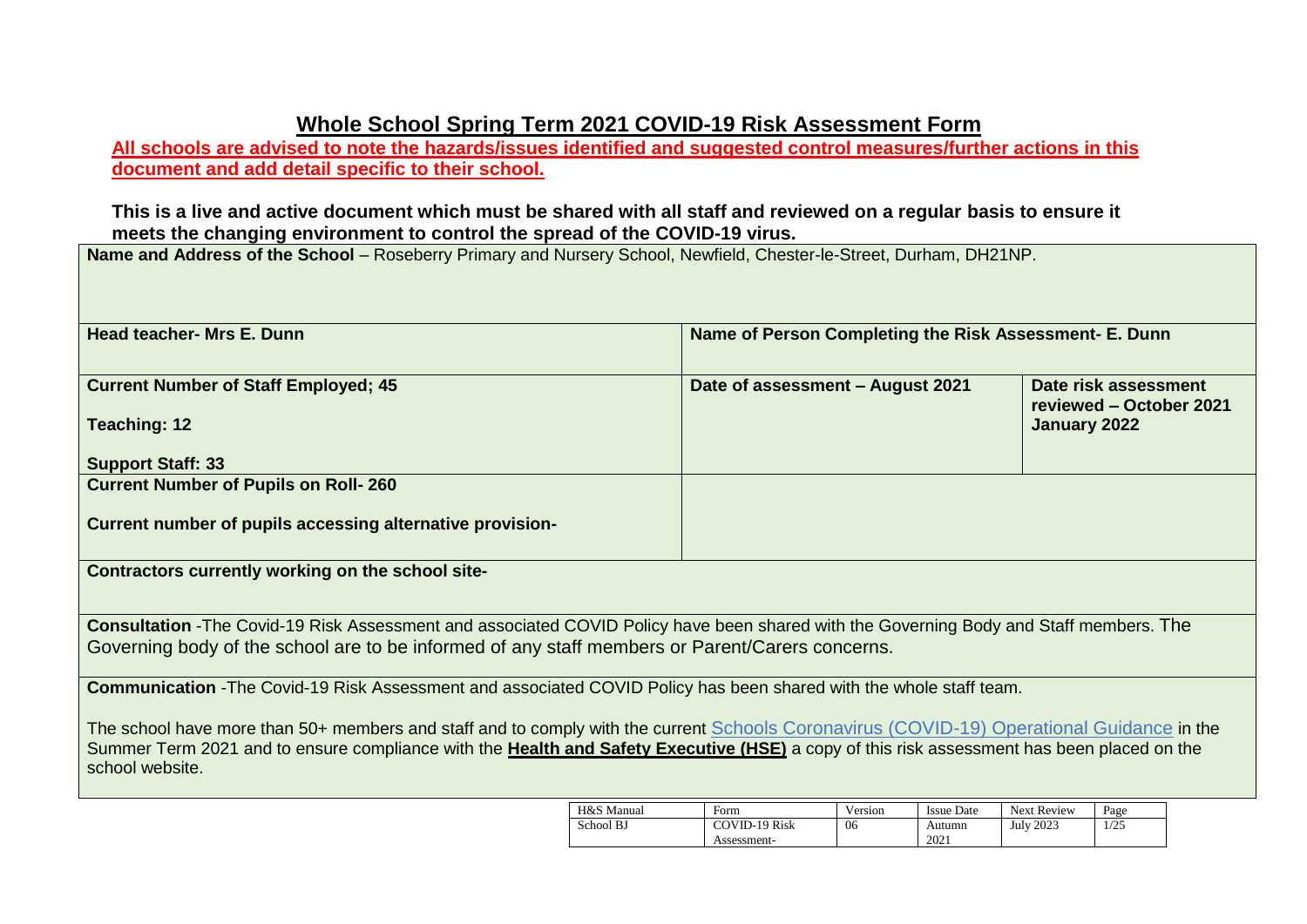Persons covered by this assessment – **The School Community, visitors, professionals, and contractors working in/attending the school site to provide support etc.**

COVID-19 is a virus which has serious effects which debilitates those who have caught it and causes immense distress both physically and mentally. The UK has suffered huge fatality rates.

**The virus is thought to spread mainly from person-to-person.**

- Between people who are in close contact with one another (within about 6 feet).
- Through respiratory droplets produced when an infected person coughs, sneezes, or talks.
- These droplets can land in the mouths or noses of people who are nearby or possibly be inhaled into the lungs.
- COVID-19 may be spread by people who are not showing symptoms.

| <b>RISK RATING</b> |                                                       | Likelihood                           |                                      |                                      |  |  |  |  |
|--------------------|-------------------------------------------------------|--------------------------------------|--------------------------------------|--------------------------------------|--|--|--|--|
|                    |                                                       | Probable                             | <b>Possible</b>                      | Remote                               |  |  |  |  |
|                    |                                                       | Occurs repeatedly, to be expected or | Could occur sometime or effect a few | Unlikely to occur or not many people |  |  |  |  |
|                    |                                                       | could affect large number of people  | people                               | to be affected                       |  |  |  |  |
|                    | <b>Major</b>                                          | High                                 | High                                 | Medium                               |  |  |  |  |
| Impact             | Major injury, permanent disability, or ill-<br>health |                                      |                                      |                                      |  |  |  |  |
|                    | <b>Severe</b>                                         | High                                 | Medium                               | Low                                  |  |  |  |  |
|                    | Injury requiring medical treatment                    |                                      |                                      |                                      |  |  |  |  |
|                    | <b>Minor</b>                                          | Medium                               | Low                                  | Low                                  |  |  |  |  |
|                    | First aid treatment                                   |                                      |                                      |                                      |  |  |  |  |

The school are following the guidance [Schools coronavirus \(COVID-19\) operational guidance](https://www.gov.uk/government/publications/actions-for-schools-during-the-coronavirus-outbreak/schools-coronavirus-covid-19-operational-guidance) and where applicable guidance for [Early Years,](https://www.gov.uk/government/publications/coronavirus-covid-19-early-years-and-childcare-closures/actions-for-early-years-and-childcare-providers-during-the-covid-19-pandemic) [Further Education Colleges](https://www.gov.uk/government/publications/coronavirus-covid-19-maintaining-further-education-provision/further-education-covid-19-operational-guidance) and [Special Schools.](https://www.gov.uk/government/publications/guidance-for-full-opening-special-schools-and-other-specialist-settings/send-and-specialist-settings-additional-covid-19-operational-guidance-applies-after-step-4)

Public Health England advice systems of controls to minimize coronavirus (COVID-19) risks in school environments, the school are adhering to the four key current systems of control;

- 1. Ensure good hygiene for everyone.
- 2. Maintain appropriate cleaning regimes.
- 3. Keep occupied spaces well ventilated.
- 4. Follow public health advice on testing, self-isolation and managing confirmed cases of COVID-19.

[COVID-19 will be a feature of our lives for the foreseeable future, so we need to learn to live with it and manage the risk to](https://www.gov.uk/guidance/covid-19-coronavirus-restrictions-what-you-can-and-cannot-do?fbclid=IwAR05JnKHSGCw44PjqCdklSq0TdZNY55Qqf_5_MDleT_oAMdmVYhPVoGwdgU)  ourselves and others-Coronavirus: how [to stay safe and help prevent the spread.](https://www.gov.uk/guidance/covid-19-coronavirus-restrictions-what-you-can-and-cannot-do?fbclid=IwAR05JnKHSGCw44PjqCdklSq0TdZNY55Qqf_5_MDleT_oAMdmVYhPVoGwdgU)

| H&S Manual | Form          | Version | <b>Issue Date</b> | <b>Next Review</b> | Page |
|------------|---------------|---------|-------------------|--------------------|------|
| School BJ  | COVID-19 Risk | 06      | Autumn            | <b>July 2023</b>   | 2/25 |
|            | Assessment-   |         | 2021              |                    |      |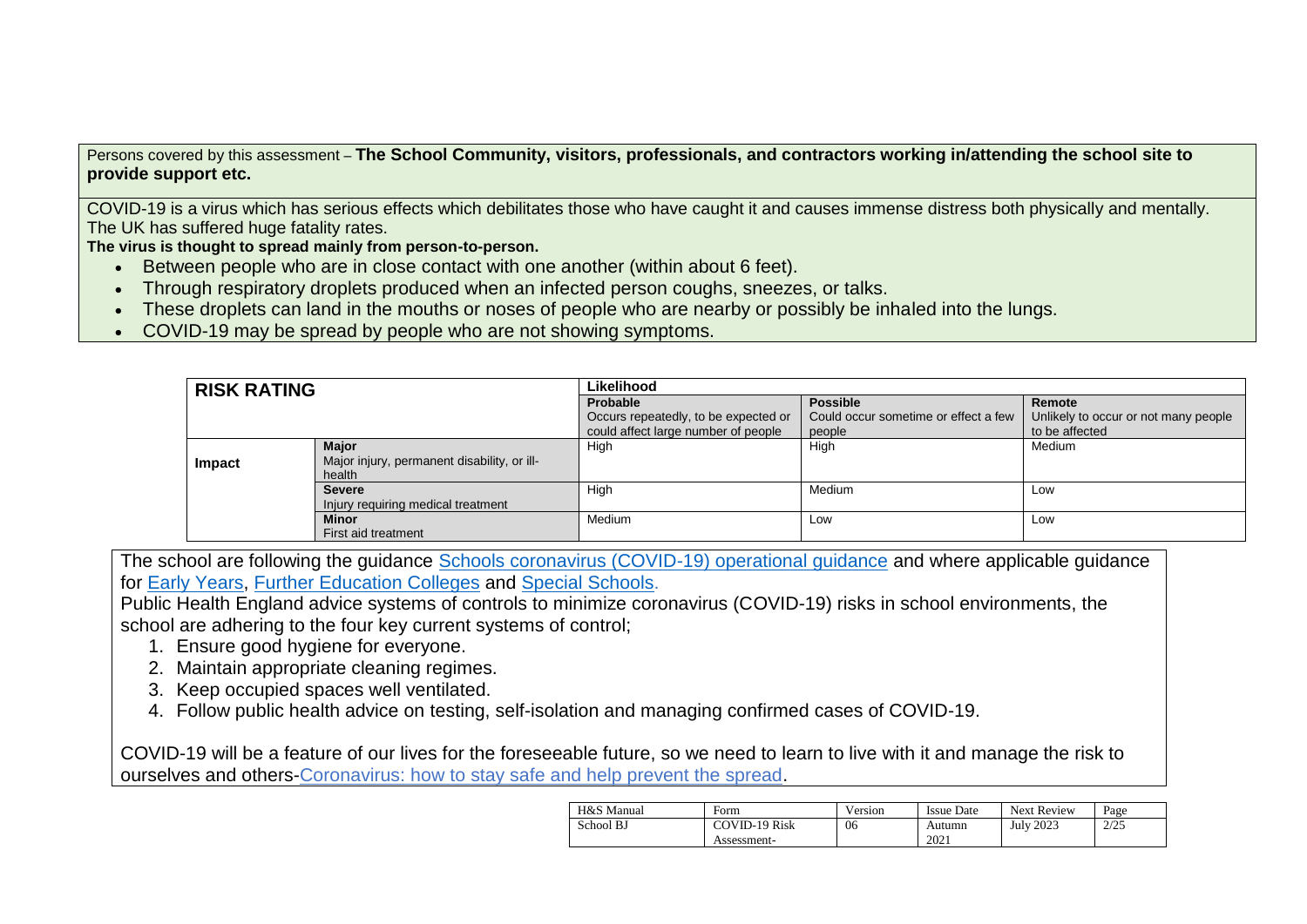| Hazards / issue                                                 | <b>Risk</b><br>rating<br>H/M/L | <b>Recommended controls</b>                                                                                                                                                                                                                                                                                                                                                                                                                                                                                                                                                                                                                                                                                                                                                                                                                                                                     | Yes/No<br>$(x \vee$ if in<br>place) | Further action to be taken during the<br>Spring Term 2022.                                                                                                                                                                                                                                                                                                                                                                                                                                                                                                                                                                                                                                                                                                                                                                                                                                                                                                                                                                                                                                                               | By whom<br>& when | <b>Risk</b><br>Rating<br>H/M/L |
|-----------------------------------------------------------------|--------------------------------|-------------------------------------------------------------------------------------------------------------------------------------------------------------------------------------------------------------------------------------------------------------------------------------------------------------------------------------------------------------------------------------------------------------------------------------------------------------------------------------------------------------------------------------------------------------------------------------------------------------------------------------------------------------------------------------------------------------------------------------------------------------------------------------------------------------------------------------------------------------------------------------------------|-------------------------------------|--------------------------------------------------------------------------------------------------------------------------------------------------------------------------------------------------------------------------------------------------------------------------------------------------------------------------------------------------------------------------------------------------------------------------------------------------------------------------------------------------------------------------------------------------------------------------------------------------------------------------------------------------------------------------------------------------------------------------------------------------------------------------------------------------------------------------------------------------------------------------------------------------------------------------------------------------------------------------------------------------------------------------------------------------------------------------------------------------------------------------|-------------------|--------------------------------|
|                                                                 |                                | 1) Transmission within the school community                                                                                                                                                                                                                                                                                                                                                                                                                                                                                                                                                                                                                                                                                                                                                                                                                                                     |                                     |                                                                                                                                                                                                                                                                                                                                                                                                                                                                                                                                                                                                                                                                                                                                                                                                                                                                                                                                                                                                                                                                                                                          |                   |                                |
| <b>Transmission of</b><br>COVID-19 in the<br><b>Autumn Term</b> | H                              | -NHS COVID-19 Vaccination -<br>programme has commenced<br>throughout the UK.<br>-Pregnant staff are aware that<br>they can get vaccinated against<br>COVID-19 if aged 18 or over.<br>-A register is in place at the<br>school identifying staff members<br>who have received the<br>vaccination for COVID-19.<br>-Staff, Parents/Carers are aware<br>of the symptoms of COVID-19.<br>- The school have provided Staff,<br>Parents and Carers with an e-<br>mail address/contact details to<br>report a positive LFD/PCR test in<br>and out of school hours. The e-<br>mail address and contact details<br>are monitored on at least a daily<br>basis.<br>-Staff/ pupils who are<br>experiencing coronavirus<br>(COVID-19) symptoms, will not<br>attend the school and advised to<br>self-isolate. Staff/Parent/Carers<br>are advised to arrange a PCR<br>test. where symptoms are<br>presented. | Yes                                 | -Remind all staff on their return to<br>school that the NHS COVID-19<br>Vaccination programme can still be<br>accessed-Book or manage your<br>coronavirus (COVID-19) vaccination.<br>-Ensure that the COVID-19 staff<br>vaccination register is kept up to date<br>during the Autumn Term 2021.<br>-Staff to be made aware that -A booster<br>vaccine programme is expected to be<br>rolled out from September 2021.<br>-Staff and Parents/Carers to be<br>reminded via the schools'<br>communication links that they must not<br>attend the school, even if they are<br>feeling better, until they receive their<br>PCR test results.<br>-Where coronavirus symptoms<br>presented Staff and Parents/Carers<br>advised to follow the Stay at home:<br>guidance for households with possible<br>or confirmed coronavirus (COVID-19)<br>infection.<br>-Staff and Parents/Carers to be<br>reminded to report the LFD/PCR results<br>to NHS Test and Trace.<br>-If the PCR test is negative the<br>staff/pupil can return to school.<br>-Where a positive case is identified NHS<br>Test & Trace will contact those who test | Headteacher       | M                              |

| H&S Manual | Form                 | Version | <b>Issue Date</b> | <b>Next Review</b> | Page |
|------------|----------------------|---------|-------------------|--------------------|------|
| School BJ  | <b>COVID-19 Risk</b> | 06      | Autumn            | <b>July 2023</b>   | 3/25 |
|            | Assessment-          |         | 2021              |                    |      |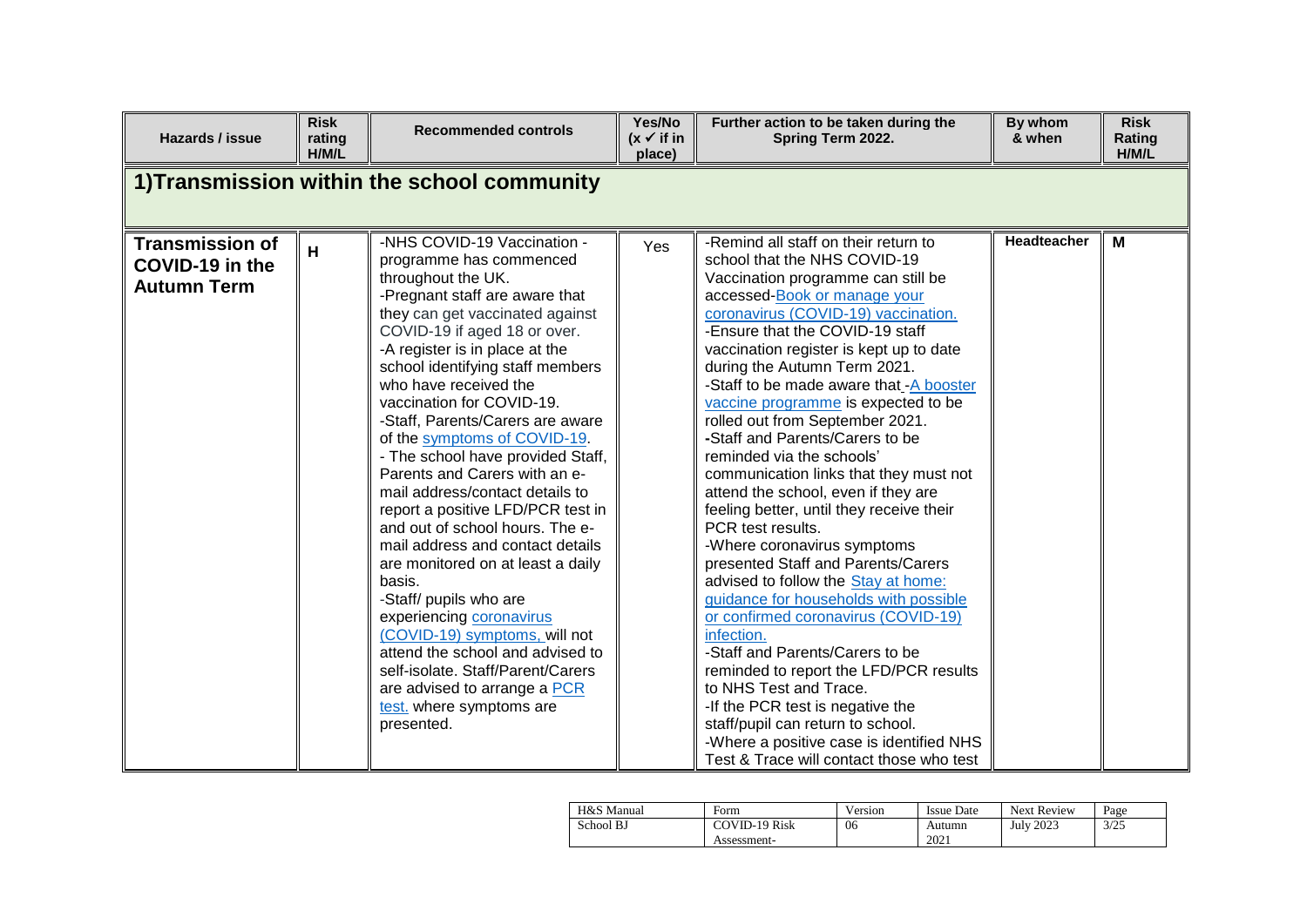|  | -Staff and Parents/Carers follow   | positive - or their parent or legal       |  |
|--|------------------------------------|-------------------------------------------|--|
|  | the sickness absence procedure     | guardian - to identify close contacts.    |  |
|  | in place at the school             | -Staff and Parents/Carers advised to      |  |
|  |                                    | report the outcome of their LFD/PCR       |  |
|  |                                    | tests results to the school via the       |  |
|  | -Staff and Pupil attendance        |                                           |  |
|  | records maintained each day.       | previously agreed route.                  |  |
|  |                                    | -NHS Test and Trace are now               |  |
|  |                                    | responsible for contacting close          |  |
|  | -All staff and pupils adhere to    | contacts.                                 |  |
|  | any instructions, advice,          |                                           |  |
|  | guidance, and site rules provided  | -Contingency framework in place to        |  |
|  | to them.                           |                                           |  |
|  |                                    | ensure safe staffing levels are           |  |
|  |                                    | achievable, agreed established and        |  |
|  | -Identified staff and pupils are   | monitored appropriate to group sizes/     |  |
|  | participating in voluntary Lateral | pupil needs and the activities being      |  |
|  | Flow Device testing twice weekly   | undertaken.                               |  |
|  | during the spring term.            |                                           |  |
|  |                                    | -Where a parent/carer insists that a      |  |
|  |                                    | pupil attends the school, the             |  |
|  | -Weekly updates circulated to      | Headteacher can take the decision to      |  |
|  | Headteachers by Jim Murray-        |                                           |  |
|  | Head of Education and Skills.      | refuse the pupil entry into school if, in |  |
|  |                                    | the Headteachers reasonable               |  |
|  |                                    | judgement, it is necessary to protect     |  |
|  |                                    | other pupils and staff from possible      |  |
|  |                                    | infection of COVID-19.                    |  |
|  |                                    | -Staff to be advised to continue to make  |  |
|  |                                    | sensible decisions regarding their        |  |
|  |                                    | proximity to others both in class and     |  |
|  |                                    | when working with colleagues.             |  |
|  |                                    |                                           |  |
|  |                                    |                                           |  |
|  |                                    | -Where concerns are raised with the       |  |
|  |                                    | number of positive cases within the       |  |
|  |                                    | school community contact the DfE          |  |
|  |                                    | helpline on 0800 046 8687 and             |  |
|  |                                    | selecting option 1.                       |  |
|  |                                    |                                           |  |
|  |                                    |                                           |  |

| H&S Manual | Form                 | Version | Issue Date | <b>Next Review</b> | Page |
|------------|----------------------|---------|------------|--------------------|------|
| School BJ  | <b>COVID-19 Risk</b> | 06      | Autumn     | <b>July 2023</b>   | 4/25 |
|            | Assessment-          |         | 2021       |                    |      |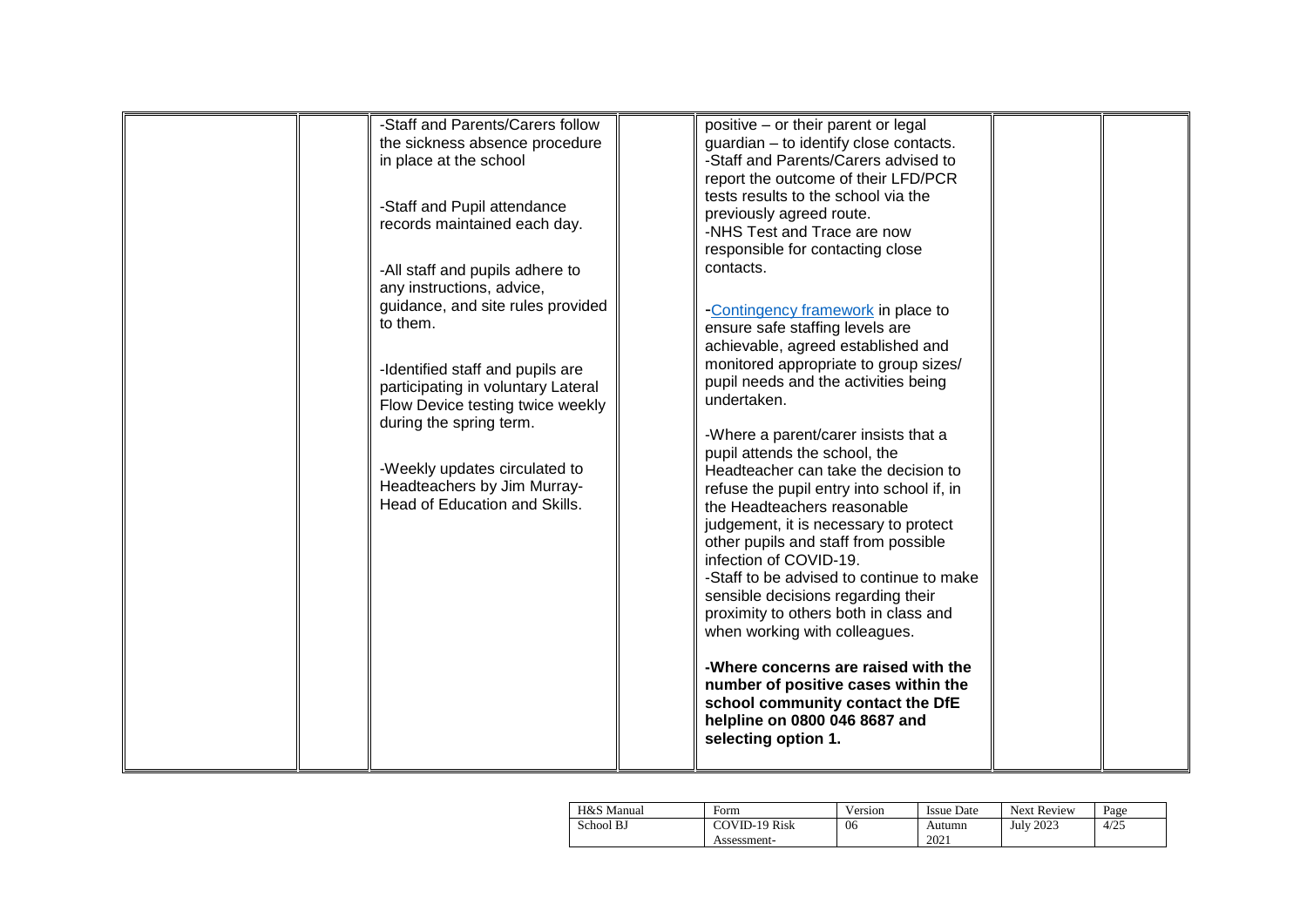| <b>Staff/Pupils</b><br>identified as<br>close contacts<br>by NHS Test and<br><b>Trace</b><br>home. | M | -From the 16 <sup>th</sup> August 2021, staff<br>who are fully vaccinated or<br>pupils under the age of 18 years<br>old will no longer be required to<br>self-isolate if they are contacted<br>by NHS Test and Trace as a<br>close contact of a positive<br>COVID-19 case.<br>-A register is in place at the<br>school identifying staff members<br>that have received the<br>vaccination and booster for<br>COVID-19.<br>-Staff who are not fully<br>vaccinated will have to isolate if<br>they are identified by NHS Test<br>and Trace as being a close<br>contact.<br>- The school is no longer<br>expected to undertake contact<br>tracing. Close contacts will now<br>be identified via NHS Test and<br>Trace.<br>-Contact Tracing for Step 4<br><b>Onwards Frequently Asked</b><br>questions read where need<br>identified.<br>2) Lateral Flow Device (LFD) Asymptomatic Testing Site (ATS) testing in schools and LFD testing at | Yes                     | -Staff/Pupils identified as close contacts<br>will be contacted by NHS Test and<br>Trace and advised to<br>take an LFD test every day for 7<br>days, or until 10 days since<br>your last contact with the<br>person who tested positive for<br>COVID-19 if this is earlier<br>take this daily LFD test before<br>you leave the household for<br>the first time that day<br>-Close contacts within schools etc. will<br>be traced by NHS Test and Trace<br>where the positive case specifically<br>identifies the individual as having been<br>a close contact.<br>-Staff/Pupils identified as close contact<br>will not need to self-isolate.<br>-The school will continue to keep a<br>record of pupils and staff known to be<br>symptomatic or to have tested positive,<br>so that they can provide assistance if<br>contacted by NHS Track and Trace.<br>-Consideration be given to continuing<br>with seating plans in classrooms. |               |                                     | Headteacher                     | L            |
|----------------------------------------------------------------------------------------------------|---|-----------------------------------------------------------------------------------------------------------------------------------------------------------------------------------------------------------------------------------------------------------------------------------------------------------------------------------------------------------------------------------------------------------------------------------------------------------------------------------------------------------------------------------------------------------------------------------------------------------------------------------------------------------------------------------------------------------------------------------------------------------------------------------------------------------------------------------------------------------------------------------------------------------------------------------------|-------------------------|----------------------------------------------------------------------------------------------------------------------------------------------------------------------------------------------------------------------------------------------------------------------------------------------------------------------------------------------------------------------------------------------------------------------------------------------------------------------------------------------------------------------------------------------------------------------------------------------------------------------------------------------------------------------------------------------------------------------------------------------------------------------------------------------------------------------------------------------------------------------------------------------------------------------------------------|---------------|-------------------------------------|---------------------------------|--------------|
|                                                                                                    | M | - Anyone who has previously<br>received a positive COVID-19                                                                                                                                                                                                                                                                                                                                                                                                                                                                                                                                                                                                                                                                                                                                                                                                                                                                             | Yes                     | -Request evidence of when<br>Staff/Pupil tested positive for                                                                                                                                                                                                                                                                                                                                                                                                                                                                                                                                                                                                                                                                                                                                                                                                                                                                           |               |                                     | <b>Head</b><br>Teacher-         | L            |
|                                                                                                    |   |                                                                                                                                                                                                                                                                                                                                                                                                                                                                                                                                                                                                                                                                                                                                                                                                                                                                                                                                         | H&S Manual<br>School BJ | Form<br><b>COVID-19 Risk</b><br>Assessment-                                                                                                                                                                                                                                                                                                                                                                                                                                                                                                                                                                                                                                                                                                                                                                                                                                                                                            | Version<br>06 | <b>Issue Date</b><br>Autumn<br>2021 | Next Review<br><b>July 2023</b> | Page<br>5/25 |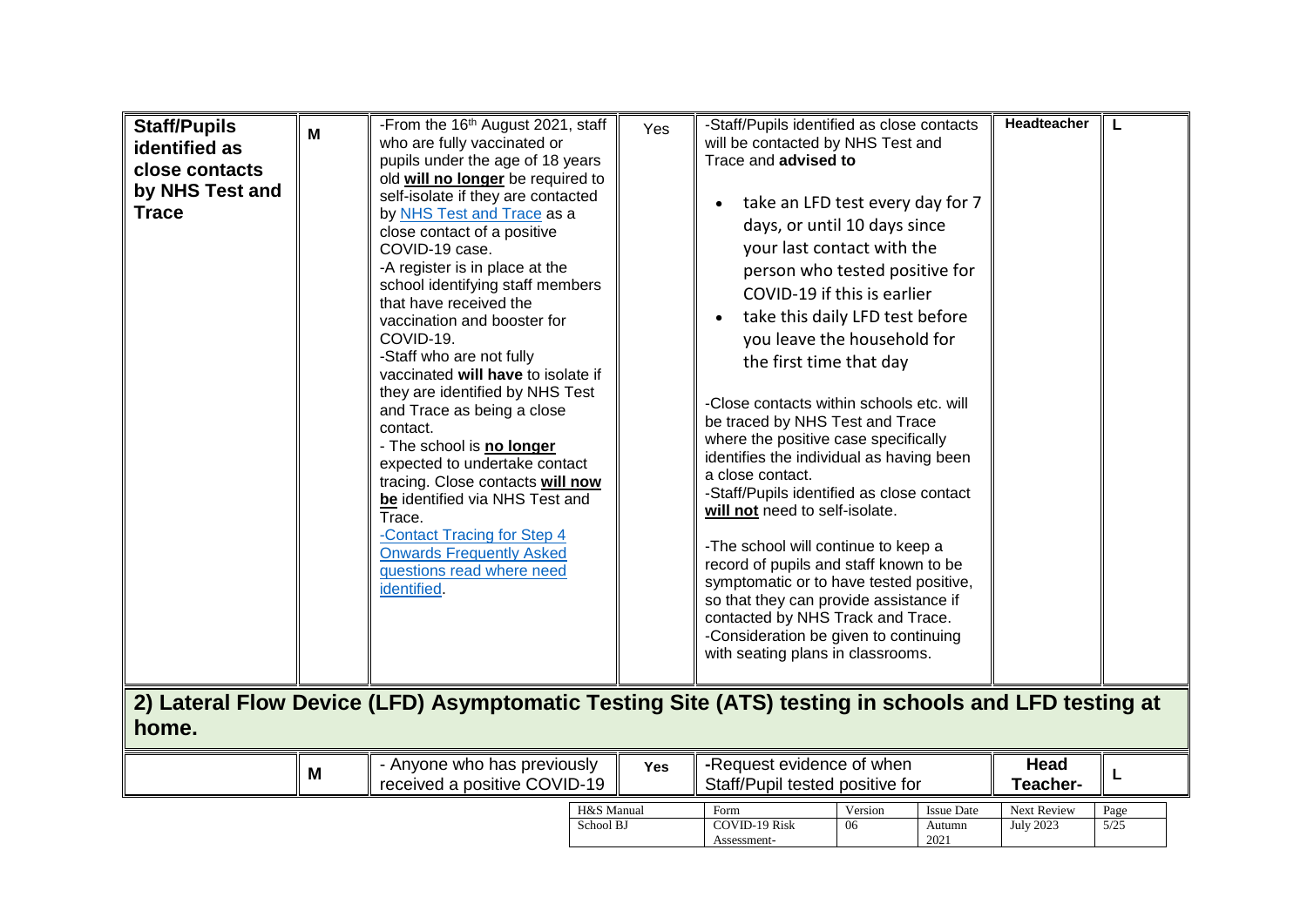| Staff/Pupil with a<br>recent Covid-19<br>diagnosis     |   | PCR test result should not be<br>re-tested within 90 days of<br>that test, unless they develop<br>any new symptoms of<br>COVID-19.<br>https://www.gov.uk/get-<br>coronavirus-test                                                                                                                                                                                                                                                        |     | COVID-19, testing to commence<br>after 90 days.                                                                                                                                                                                                                                                                                                                                                                                                                                  | As<br>required |   |
|--------------------------------------------------------|---|------------------------------------------------------------------------------------------------------------------------------------------------------------------------------------------------------------------------------------------------------------------------------------------------------------------------------------------------------------------------------------------------------------------------------------------|-----|----------------------------------------------------------------------------------------------------------------------------------------------------------------------------------------------------------------------------------------------------------------------------------------------------------------------------------------------------------------------------------------------------------------------------------------------------------------------------------|----------------|---|
| <b>Pupil ATS</b><br><b>Positive LFD</b><br><b>Test</b> | н | -Parents/Carers contacted when<br>a pupil has a positive LFD test<br>result and asked to collect their<br>child.<br>-The pupil is kept 2m apart from<br>all other pupils and staff whilst<br>on site, where possible, until<br>they are collected by their<br>parents/carers.<br>-Parents/Carers advised to<br>follow the<br>Stay at home: guidance for<br>households with possible or<br>confirmed coronavirus (COVID-<br>19) infection | Yes | -Parents/Carers advised to report the<br>outcome of the LFD to Test and Trace.<br>-Parents/Carers advised to follow Stay<br>at home: guidance for households with<br>possible or confirmed coronavirus<br>(COVID-19) infection<br>-Parents/Carers reminded to report the<br>results of the PCR test via the school e-<br>mail address/contact details provided by<br>the school. The e-mail address/contact<br>details are monitored by the school on<br>at least a daily basis. | Headteacher    | L |
| Home<br>Asymptomatic<br><b>Testing</b>                 | M | -The school have provided Staff,<br>Parent and Carers with an e-mail<br>address/contact details to report<br>a positive LFD/PCR test in and<br>out of school hours. The e-mail<br>address and contact details are<br>monitored on at least a daily<br>basis.<br>-The school are following;<br>Primary schools, school-based<br>nurseries and maintained<br>nursery schools.                                                              | Yes | - Continue to advise Staff, Parents and<br>Carers to report LFD Test results<br>reported via - Report a COVID-19 rapid<br>lateral flow test result.<br>Parents/Carers of Primary age pupils<br>presenting with symptoms of COVID-19<br>are advised to take them for a PCR test.<br>If a parent thinks their child is a close<br>contact but has not been contacted<br>directly by NHS Test and Trace, then<br>we would advise they undertake daily                               | Headteacher    | L |

| H&S Manual | Form                 | Version | <b>Issue Date</b> | <b>Next Review</b> | Page |
|------------|----------------------|---------|-------------------|--------------------|------|
| School BJ  | <b>COVID-19 Risk</b> | 06      | Autumn            | <b>July 2023</b>   | 6/25 |
|            | Assessment-          |         | 2021              |                    |      |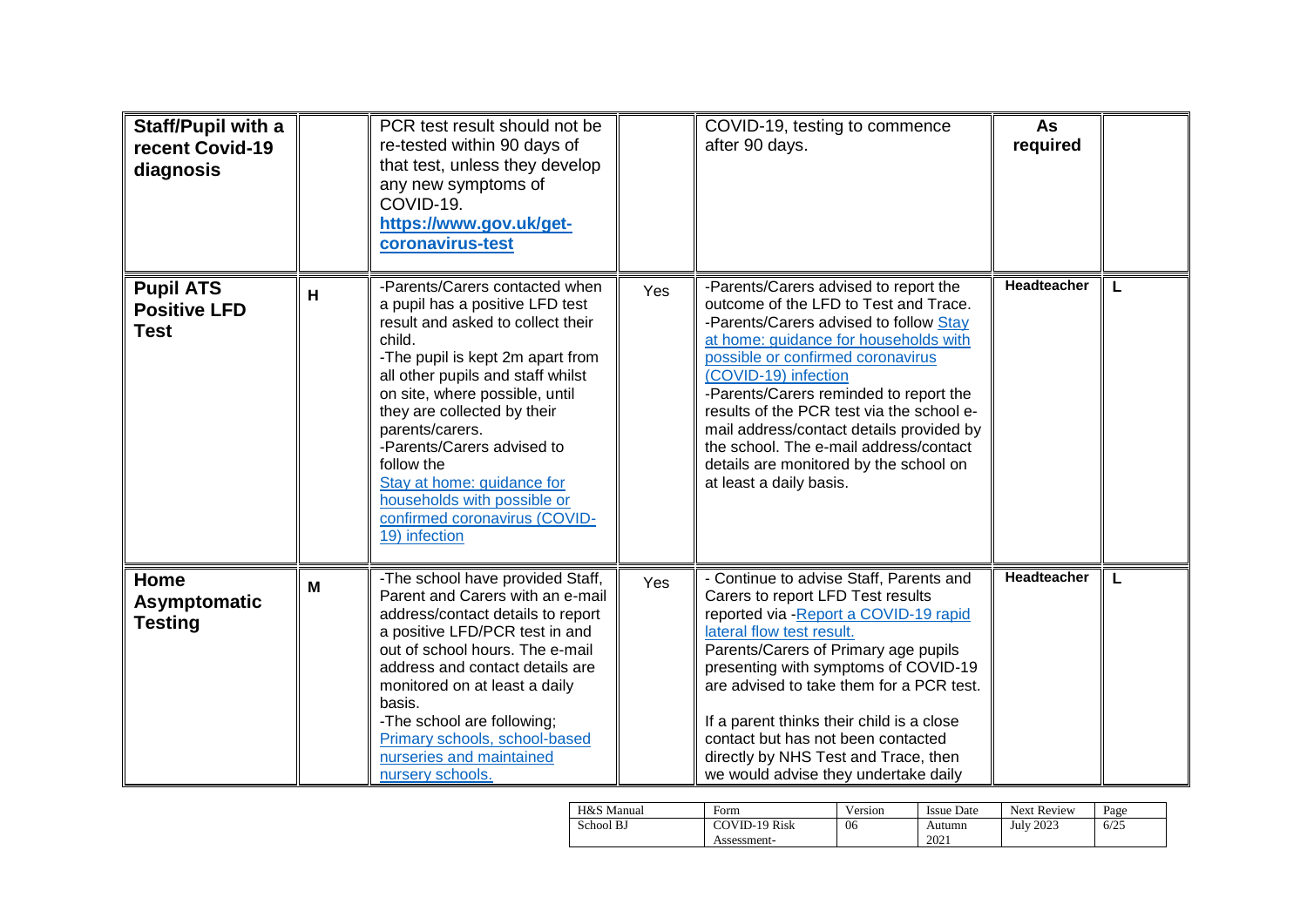|                                                       |   | <b>Testing for secondary schools</b><br>and FE colleges.<br>SEND and specialist settings.<br>-Staff and pupils were advised to<br>continue twice weekly testing<br>over the Summer period.<br>-LFD Home testing risk<br>assessment in place.<br>-Primary age pupils will not be<br>tested with LFDs. PHE have<br>advised there are currently<br>limited public health benefits<br>attached to testing primary pupils<br>with lateral flow devices.<br>-Primary School age pupils<br>presenting with symptoms of<br>COVID-19 should have a PCR<br>test.<br>-Staff continuing to undertake<br>twice weekly home tests<br>whenever they are on site.<br>-Staff, Parents and Carers<br>advised to report LFD Test<br>results reported via -Report a<br>COVID-19 rapid lateral flow test<br>result. |     | LFD tests for a period of 7 days. This<br>advice applies to children aged 5 and<br>over. Whilst daily testing for 7 days is<br>your choice, it is strongly encouraged as<br>it helps to reduce the spread of COVID-<br>19 in your community.                                                                                                                                                                                                |             |   |
|-------------------------------------------------------|---|------------------------------------------------------------------------------------------------------------------------------------------------------------------------------------------------------------------------------------------------------------------------------------------------------------------------------------------------------------------------------------------------------------------------------------------------------------------------------------------------------------------------------------------------------------------------------------------------------------------------------------------------------------------------------------------------------------------------------------------------------------------------------------------------|-----|---------------------------------------------------------------------------------------------------------------------------------------------------------------------------------------------------------------------------------------------------------------------------------------------------------------------------------------------------------------------------------------------------------------------------------------------|-------------|---|
| <b>Home Positive</b><br><b>LFD/PCR test</b><br>result | H | -Staff and Parents/Carers<br>advised to report the outcome of<br>their LFD/PCR tests results to<br>the school via the previously<br>agreed route.<br>-Staff, and parent/carers are<br>aware to report the LFD/PCR<br>test results via the NHS Online<br>reporting system for both<br>negative, void, and positive test<br>results.                                                                                                                                                                                                                                                                                                                                                                                                                                                             | Yes | -Parents/Carers reminded to report the<br>results of the PCR test via the school e-<br>mail address/contact details provided by<br>the school. The e-mail address/contact<br>details are monitored by the school on<br>at least a daily basis.<br>-Staff, and parent/carers are to be<br>reminded to report the test result via the<br>NHS Online Test and Trace reporting<br>system for both negative, void, and<br>positive test results. | Headteacher | L |

| H&S Manual | Form                 | Version | <b>Issue Date</b> | <b>Next Review</b> | Page |
|------------|----------------------|---------|-------------------|--------------------|------|
| School BJ  | <b>COVID-19 Risk</b> | 06      | Autumn            | <b>July 2023</b>   | 7/25 |
|            | Assessment-          |         | 2021              |                    |      |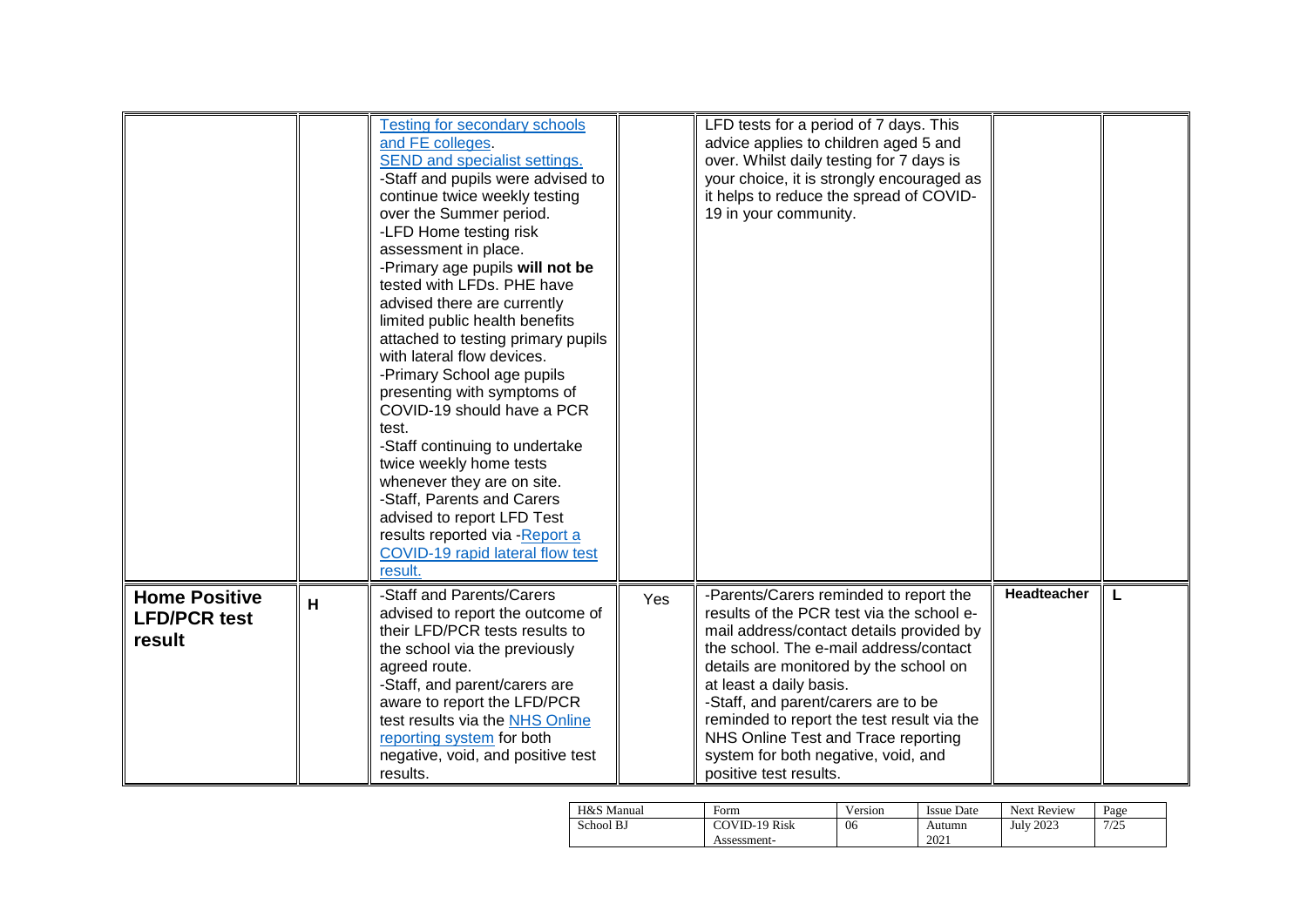|                                  |   |                                                                                                                                                                                                                                                                                                                                                                                                                                                                                                                                                                                                                                                                                             |     | -- If the PCR test is negative the<br>staff/pupil can return to school.<br>-Where a positive case is identified NHS<br>Test & Trace will contact those who test<br>positive - or their parent or legal<br>guardian - to identify close contacts.                                                                                                                                                                                                                                                                                                                                                                                                                                                                                                     |                    |   |
|----------------------------------|---|---------------------------------------------------------------------------------------------------------------------------------------------------------------------------------------------------------------------------------------------------------------------------------------------------------------------------------------------------------------------------------------------------------------------------------------------------------------------------------------------------------------------------------------------------------------------------------------------------------------------------------------------------------------------------------------------|-----|------------------------------------------------------------------------------------------------------------------------------------------------------------------------------------------------------------------------------------------------------------------------------------------------------------------------------------------------------------------------------------------------------------------------------------------------------------------------------------------------------------------------------------------------------------------------------------------------------------------------------------------------------------------------------------------------------------------------------------------------------|--------------------|---|
| COVID-19<br><b>Outbreak</b>      | н | -If the school identifies that it has<br>had several positive (LFD / PCR)<br>cases within a 14-day period, but<br>has not been contacted by Track<br>and Trace, the school will<br>contact the dedicated DfE advice<br>service on 0800 046 8687, who<br>will escalate it to the local health<br>protection team if necessary and<br>may advise the school to<br>implement its outbreak<br>management plan and<br>Contingency framework:<br>education and childcare settings<br>-DCC Public Health Team are<br>monitoring all positive cases<br>reported in the County. Where<br>an increase in cases occurs.<br>DCC H&S Team may be<br>contacted to offer support to<br>identified schools. | Yes | -DCC Public Health Team have<br>provided a template COVID-19<br>Outbreak management plan that is to be<br>completed by the Headteacher.<br>-The school may be contacted, by the<br>local health protection teams in<br>response to a local outbreak.<br>-Where an outbreak is identified It may<br>be necessary to reintroduce face<br>coverings for staff and pupils when in<br>classrooms and moving around the<br>school site.<br>-Where an outbreak is identified it may<br>be necessary to reintroduce class<br>bubbles and restrict movement around<br>the building.<br>-Where concerns are raised with the<br>number of positive cases within the<br>school community contact the DfE<br>helpline on 0800 046 8687 and<br>selecting option 1. | <b>Headteacher</b> | L |
| 3) Day to day infection control. |   |                                                                                                                                                                                                                                                                                                                                                                                                                                                                                                                                                                                                                                                                                             |     |                                                                                                                                                                                                                                                                                                                                                                                                                                                                                                                                                                                                                                                                                                                                                      |                    |   |

| H&S Manual | Form                 | <b>x</b> <i>x</i><br>Version | <b>Issue Date</b> | <b>Next Review</b> | Page |
|------------|----------------------|------------------------------|-------------------|--------------------|------|
| School BJ  | <b>COVID-19 Risk</b> | 06                           | Autumn            | <b>July 2023</b>   | 8/25 |
|            | Assessment-          |                              | 2021              |                    |      |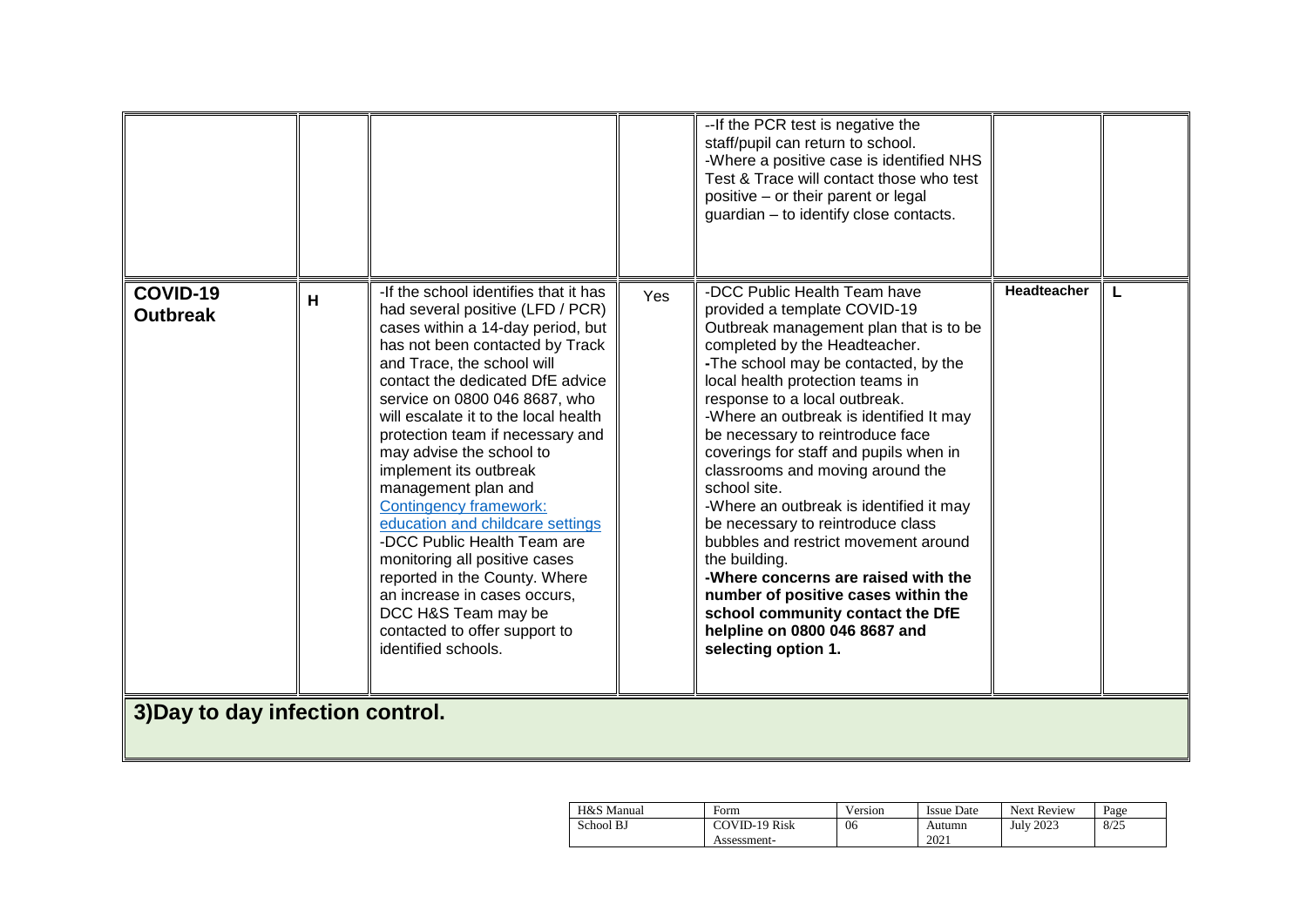| <b>Infection Control</b> |   | -Staff and pupils who experience                                      | Yes | -Staff to be advised to continue to make  | Headteacher | M |
|--------------------------|---|-----------------------------------------------------------------------|-----|-------------------------------------------|-------------|---|
| within the school        | H | COVID-19 symptoms or have a                                           |     | sensible decisions regarding their        |             |   |
|                          |   | positive LFD test whilst at school                                    |     | proximity to others both in class and     |             |   |
|                          |   | are sent home as soon as                                              |     | when working with colleagues.             |             |   |
|                          |   | possible and advised to arrange                                       |     | -Staff and pupils should avoid using      |             |   |
|                          |   | to have a PCR test. -                                                 |     | public transport and, wherever possible,  |             |   |
|                          |   | Parents/Carers are contacted to                                       |     | be collected by a member of their family  |             |   |
|                          |   | collect pupils from the school                                        |     | or household.                             |             |   |
|                          |   | site.                                                                 |     | --Staff members well being assessed as    |             |   |
|                          |   | -Pupils who experience COVID-                                         |     | to whether they are fit enough to make    |             |   |
|                          |   | 19 symptoms are to be collected                                       |     | their own way home. Where need            |             |   |
|                          |   | from school as soon as possible.                                      |     | identified, next of kin to be contacted.  |             |   |
|                          |   | They are kept 2m apart from all                                       |     | -Close contacts are now identified via    |             |   |
|                          |   | other pupils and staff whilst on                                      |     | NHS Test and Trace, schools are no        |             |   |
|                          |   | site, where possible.                                                 |     | longer required to undertake contact      |             |   |
|                          |   | -If a pupil needs direct personal                                     |     | tracing.                                  |             |   |
|                          |   | care until they can return home,                                      |     | -Consideration be given to gradually      |             |   |
|                          |   | staff wear gloves, an apron, and                                      |     | introducing traditional school life e.g., |             |   |
|                          |   | a face mask. Eye protection                                           |     | whole school/year group assemblies        |             |   |
|                          |   | should also be worn if deemed                                         |     | during the Spring term.                   |             |   |
|                          |   | risk from coughing/spitting/                                          |     |                                           |             |   |
|                          |   | vomiting.                                                             |     |                                           |             |   |
|                          |   | -Anyone who comes into close<br>contact with someone with             |     |                                           |             |   |
|                          |   |                                                                       |     |                                           |             |   |
|                          |   | COVID symptoms must wash                                              |     |                                           |             |   |
|                          |   | their hands. They do not need to<br>isolate or get a test unless they |     |                                           |             |   |
|                          |   | develop symptoms themselves.                                          |     |                                           |             |   |
|                          |   | -Staff/ pupils who test positive for                                  |     |                                           |             |   |
|                          |   | COVID 19 should self-isolate for                                      |     |                                           |             |   |
|                          |   | 10 days.                                                              |     |                                           |             |   |
|                          |   | -Close contacts no longer need                                        |     |                                           |             |   |
|                          |   | to take a PCR test and do not                                         |     |                                           |             |   |
|                          |   | need to isolate; they are                                             |     |                                           |             |   |
|                          |   | recommended to take daily LFD                                         |     |                                           |             |   |
|                          |   | tests for seven days.                                                 |     |                                           |             |   |

| H&S Manual | Form          | Version | <b>Issue Date</b> | <b>Next Review</b> | Page |
|------------|---------------|---------|-------------------|--------------------|------|
| School BJ  | COVID-19 Risk | 06      | Autumn            | July 2023          | 9/25 |
|            | Assessment-   |         | 2021              |                    |      |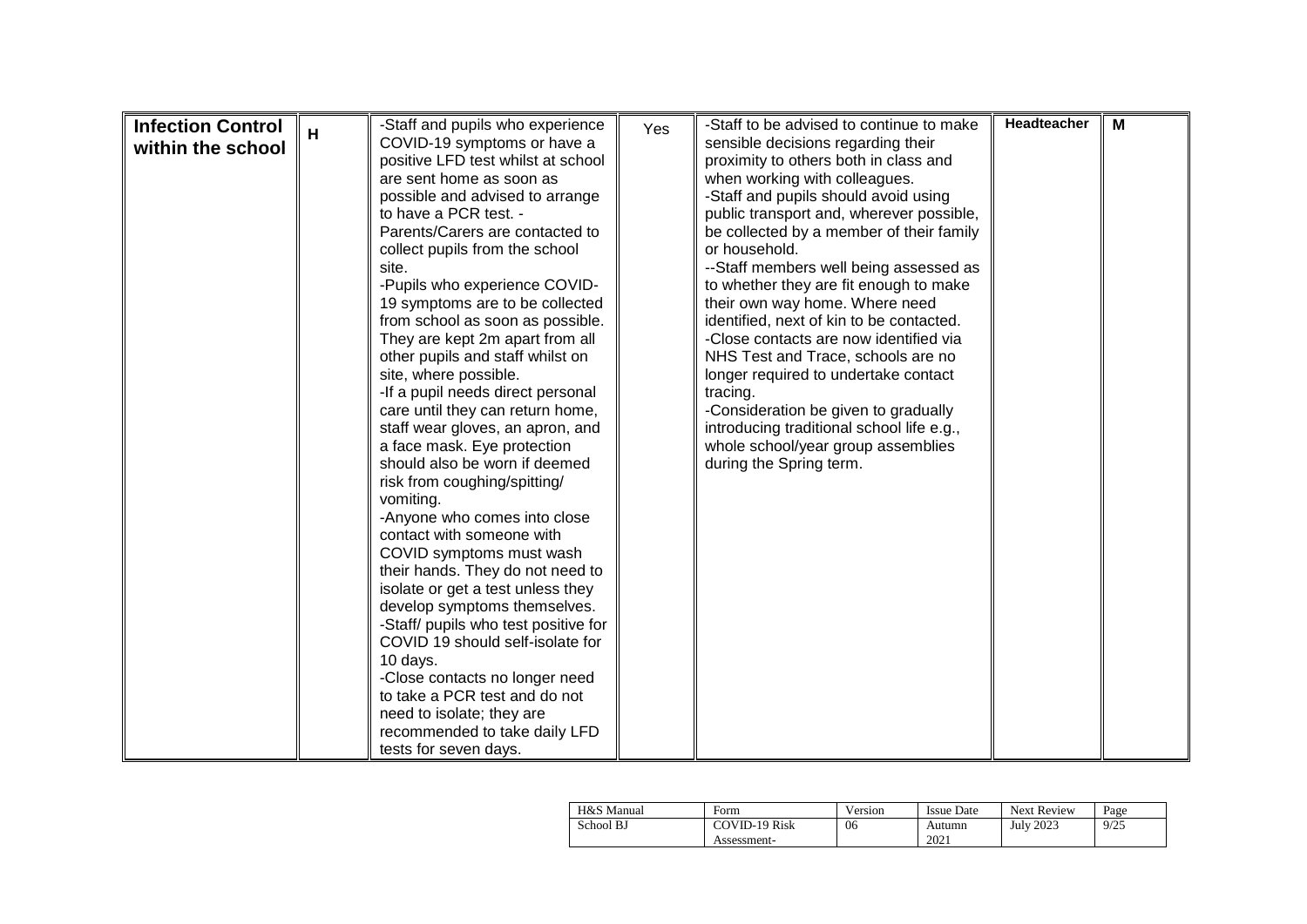|                                                                     |   | - Infection Control Risk<br>assessment in place to manage<br>other biological hazards within<br>the school community.<br>-Spillage policy in place.                                                                                             |     |                                                                                                                                                                                                                                                                                                                                                                                                                                                                                                                                                                                                                                                                                                                                   |             |   |
|---------------------------------------------------------------------|---|-------------------------------------------------------------------------------------------------------------------------------------------------------------------------------------------------------------------------------------------------|-----|-----------------------------------------------------------------------------------------------------------------------------------------------------------------------------------------------------------------------------------------------------------------------------------------------------------------------------------------------------------------------------------------------------------------------------------------------------------------------------------------------------------------------------------------------------------------------------------------------------------------------------------------------------------------------------------------------------------------------------------|-------------|---|
| <b>Social</b><br><b>Distancing</b><br>within the school<br>building | н | -All occupied areas within the<br>school will be ventilated<br>throughout the school day.<br>-Good hand and respiratory<br>hygiene demonstrated when<br>moving about the building.<br>-Pupils are supervised when<br>moving about the building. | Yes | -Although social distancing is no longer<br>a legal requirement for staff and pupils,<br>Headteachers still have a legal duty to<br>ensure the health and safety of their<br>staff and pupils.<br>-Measures previously put in place (e.g.,<br>dedicated access/egress points into the<br>building) to ease congestion when staff<br>and pupils are entering/exiting and<br>moving about the building can still<br>continue.<br>-Consideration be given to phasing in<br>school activities where year groups and<br>staff will interact during the start of the<br>school term.<br>-Staff are to be advised to continue to<br>make sensible decisions regarding their<br>proximity to others both in class and<br>with colleagues. | Headteacher |   |
|                                                                     |   | 4) Maintaining Hand and Respiratory Hygiene.                                                                                                                                                                                                    |     |                                                                                                                                                                                                                                                                                                                                                                                                                                                                                                                                                                                                                                                                                                                                   |             |   |
| <b>Hand and</b><br><b>Respiratory</b><br><b>Hygiene</b>             | H | -Handwashing/application of<br>hand sanitiser imbedded in the<br>daily routines of the school.<br>-Supplies of hand sanitiser (60-<br>70% alcohol) available at<br>entrance points and where there                                              | Yes | -Handwashing guidance and<br>Handwashing Video to be shared with<br>staff so that pupils can be reminded<br>how to wash their hands/apply sanitiser.                                                                                                                                                                                                                                                                                                                                                                                                                                                                                                                                                                              | Headteacher | M |

| H&S Manual | Form                 | Version | <b>Issue Date</b> | <b>Next Review</b> | Page  |
|------------|----------------------|---------|-------------------|--------------------|-------|
| School BJ  | <b>COVID-19 Risk</b> | 06      | Autumn            | <b>July 2023</b>   | 10/25 |
|            | Assessment-          |         | 2021              |                    |       |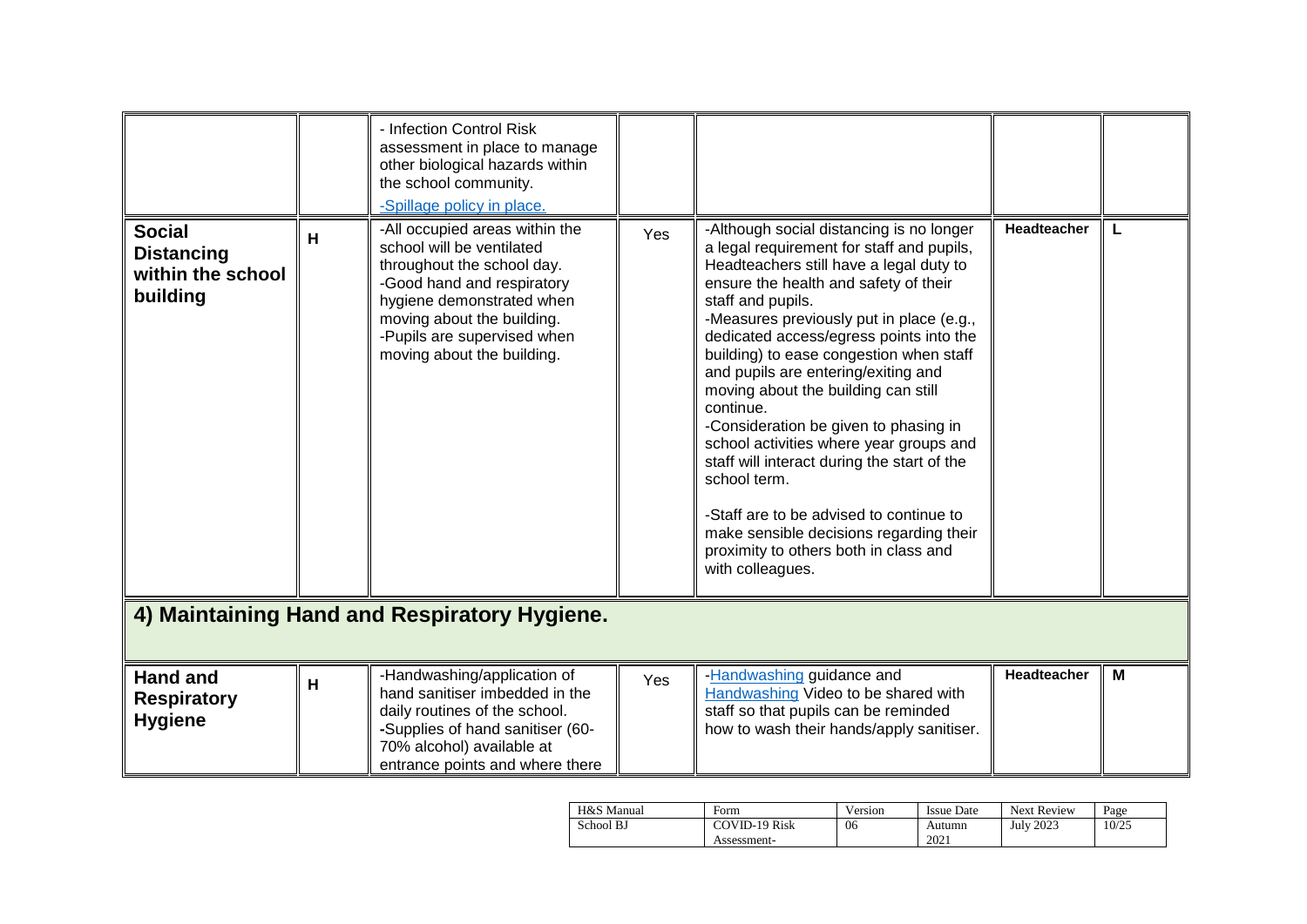|                       |   | are no handwashing facilities<br>around the school site<br>(Supplies regularly monitored &<br>maintained).<br>-Support is provided to pupils<br>who are unable to clean their<br>hands independently, especially<br>where hand sanitiser is used, to<br>prevent hazards such as<br>ingestion<br>-Staff and Pupils wash their<br>hands or apply hand sanitiser<br>(60-70% alcohol);<br>- When they arrive at the school<br>- When they return from break<br>periods<br>- When they change rooms<br>- Before and after eating<br>-Following interventions<br>-Hand, cleaning, and respiratory<br>stations remain within communal<br>and classroom environments.<br>-Sufficient handwashing facilities<br>are available around the school -<br>-Soap hand towels and hand<br>dryers readily available.<br>-Handwashing, and hand<br>sanitiser posters located in Staff<br>and Pupil toilet areas and around<br>the school site.<br>-The school are utilising The e-<br>Bug COVID-19 website<br>resources. |     |                                                                                       |             |   |
|-----------------------|---|--------------------------------------------------------------------------------------------------------------------------------------------------------------------------------------------------------------------------------------------------------------------------------------------------------------------------------------------------------------------------------------------------------------------------------------------------------------------------------------------------------------------------------------------------------------------------------------------------------------------------------------------------------------------------------------------------------------------------------------------------------------------------------------------------------------------------------------------------------------------------------------------------------------------------------------------------------------------------------------------------------|-----|---------------------------------------------------------------------------------------|-------------|---|
| <b>Face Coverings</b> | H | The government has removed<br>the requirement to wear face<br>coverings in law, but it is<br>recommended that face                                                                                                                                                                                                                                                                                                                                                                                                                                                                                                                                                                                                                                                                                                                                                                                                                                                                                     | Yes | -Staff/pupils wishing to wear face<br>coverings when on the school site can<br>do so. | Headteacher | М |

| H&S Manual | Form                         | Version | <b>Issue Date</b> | <b>Next Review</b> | $P_{\text{age}}$ |
|------------|------------------------------|---------|-------------------|--------------------|------------------|
| School BJ  | COVID-19 Risk<br>Assessment- | 06      | Autumn<br>2021    | <b>July 2023</b>   | 1/25             |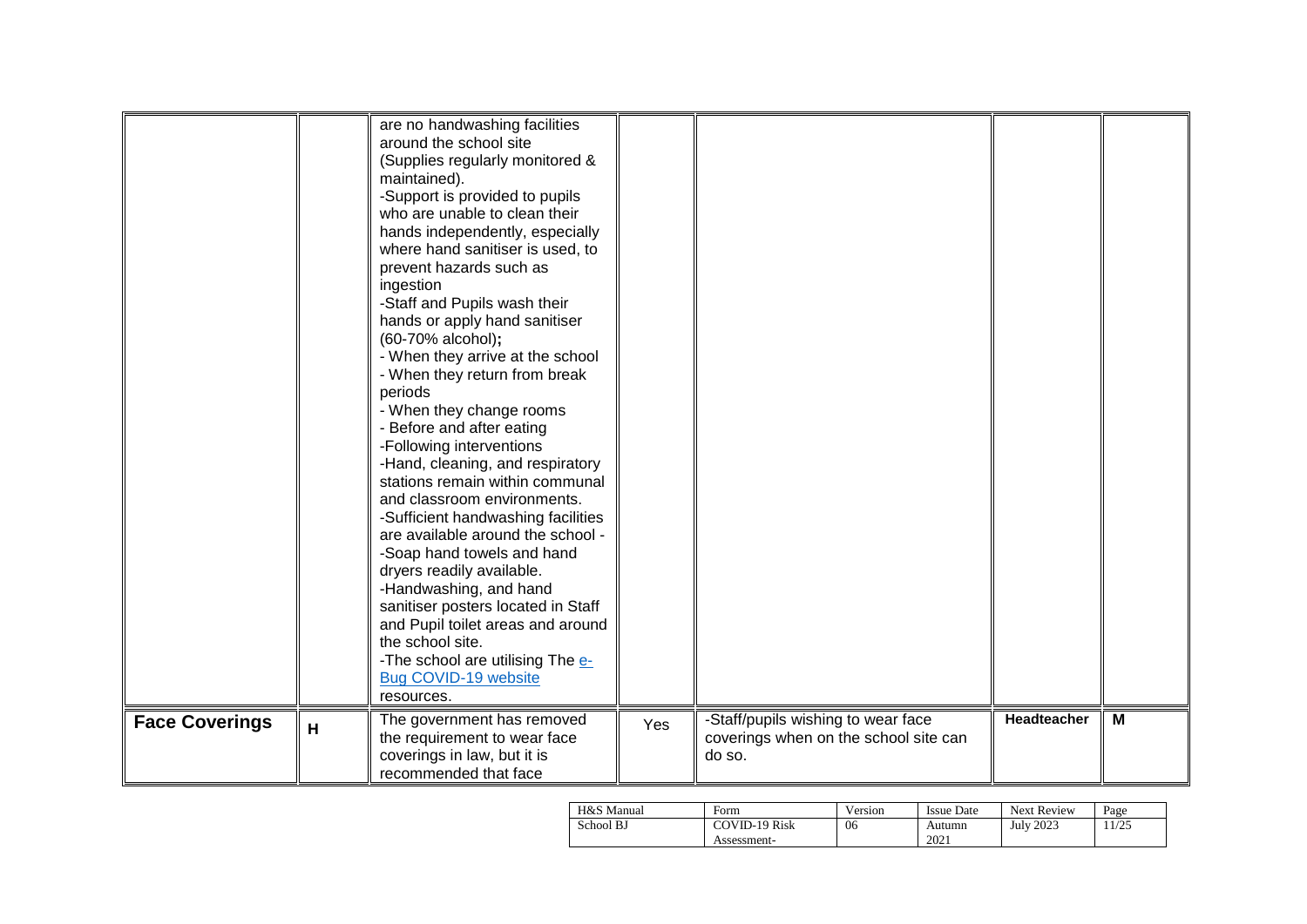|                                                                                              |   | coverings are worn in school<br>when:<br>-Worn in enclosed and crowded<br>spaces when staff meet people<br>they don't normally meet.<br>-Worn by pupils and staff when<br>accessing public and dedicated<br>transport.<br>-Staff and pupils wash or sanitise<br>their hands when they remove<br>their face covering.<br>-Access to handwashing facilities<br>and hand sanitiser readily<br>available around the school site.<br>-Face covering guidance<br>followed.         |     | -If an outbreak occurs in the school, a<br>director of public health might advise<br>that face coverings are temporarily worn<br>by staff and pupils in the communal<br>areas and within classrooms (unless<br>staff, pupil, visitors are exempt.<br>-Face covering guidance followed.<br>-Face visors or shields can be worn by<br>those exempt from wearing a face<br>covering but they are not an equivalent<br>alternative in terms of source control of<br>virus transmission. They may protect<br>the wearer against droplet spread in<br>specific circumstances but are unlikely<br>to be effective in preventing the escape<br>of smaller respiratory particles when<br>used without an additional face<br>covering. They should only be used<br>after carrying out a risk assessment for<br>the specific situation and should always<br>be cleaned appropriately. |             |   |
|----------------------------------------------------------------------------------------------|---|------------------------------------------------------------------------------------------------------------------------------------------------------------------------------------------------------------------------------------------------------------------------------------------------------------------------------------------------------------------------------------------------------------------------------------------------------------------------------|-----|----------------------------------------------------------------------------------------------------------------------------------------------------------------------------------------------------------------------------------------------------------------------------------------------------------------------------------------------------------------------------------------------------------------------------------------------------------------------------------------------------------------------------------------------------------------------------------------------------------------------------------------------------------------------------------------------------------------------------------------------------------------------------------------------------------------------------------------------------------------------------|-------------|---|
| <b>Use of Personal</b><br><b>Protective</b><br><b>Equipment when</b><br>supporting<br>pupils | H | -First aid risk assessment in<br>place.<br>-First aid/medication activities<br>carried out in a well-ventilated<br>area at all times.<br>-Supply of PPE readily available;<br>gloves/aprons/face coverings.<br>-EHCP's in place for identified<br>pupils.<br>-Staff performing Aerosol<br>Generating Procedures, (AGPs)<br>in the school follow Public Health<br>England's personal protective<br>equipment (PPE) guidance on<br>AGP's and wear the correct PPE<br>which is: | Yes | -Staff wishing to wear face coverings<br>when providing first<br>aid/medication/personal care support<br>are to be permitted to do so.                                                                                                                                                                                                                                                                                                                                                                                                                                                                                                                                                                                                                                                                                                                                     | Headteacher | М |

| H&S Manual | Form                         | Version | <b>Issue Date</b> | <b>Next Review</b> | Page  |
|------------|------------------------------|---------|-------------------|--------------------|-------|
| School BJ  | COVID-19 Risk<br>Assessment- | 06      | Autumn<br>2021    | <b>July 2023</b>   | 12/25 |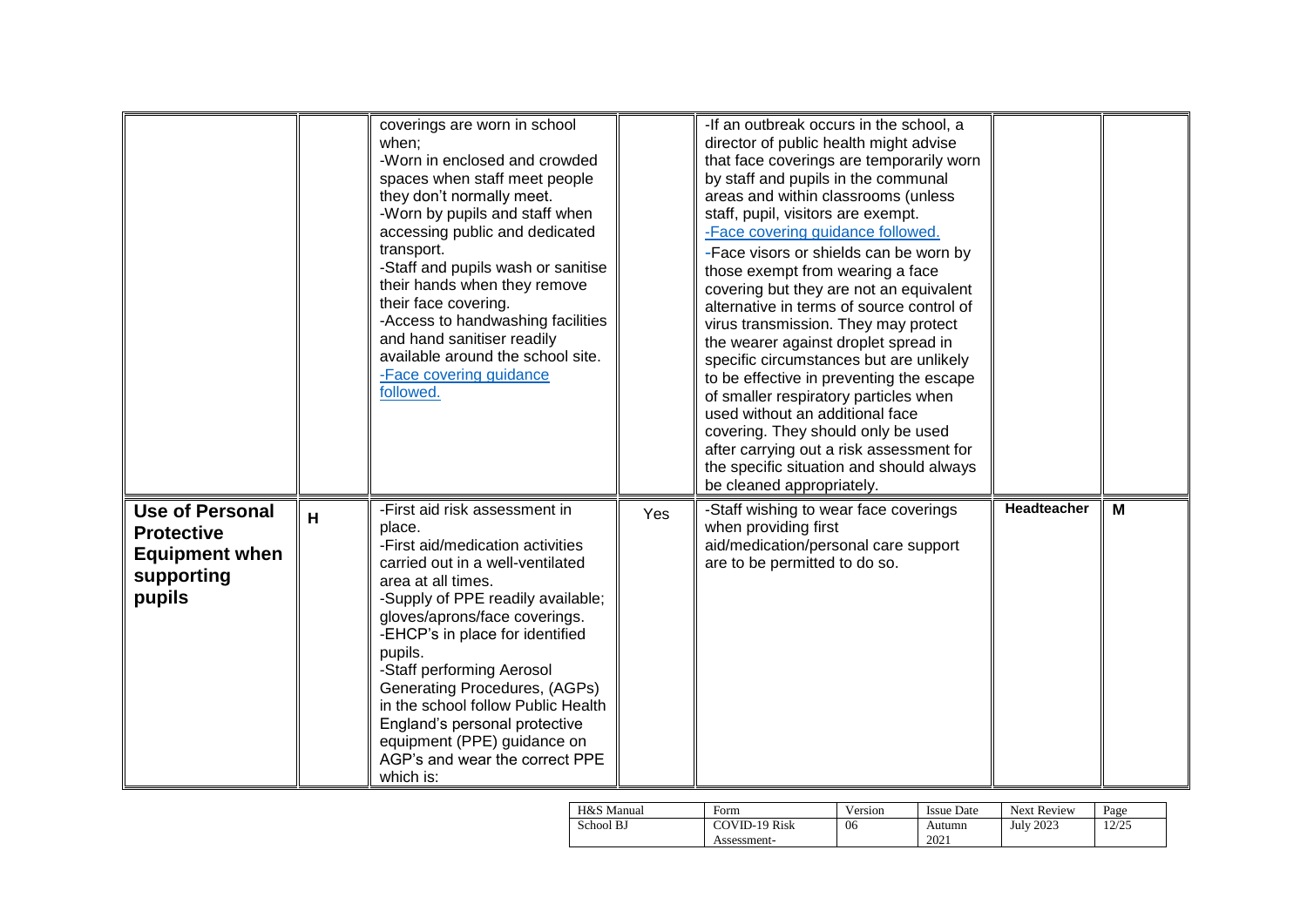|                         |   | -a FFP2/3 respirator<br>-gloves<br>-a long-sleeved fluid repellent<br>gown<br>-eye protection<br>-Staff have received face fit<br>testing for the respirator required<br>when undertaking AGPs. Face fit<br>testing received through the local<br>Clinical Commissioning Group or<br>lead nursing team.<br>5) Ventilation around the school site and on public/dedicated transport |     |                                                                                                                                                                                                                                                                            |             |   |
|-------------------------|---|------------------------------------------------------------------------------------------------------------------------------------------------------------------------------------------------------------------------------------------------------------------------------------------------------------------------------------------------------------------------------------|-----|----------------------------------------------------------------------------------------------------------------------------------------------------------------------------------------------------------------------------------------------------------------------------|-------------|---|
| <b>Poor Ventilation</b> | H | -Windows/doors around the<br>school building are opened prior<br>to the start of the school day.<br>-Ventilation is achieved by<br>opening windows, classroom<br>doors and vents.                                                                                                                                                                                                  | Yes | -Continually remind staff that Office,<br>Classroom doors and windows to be<br>wide open when the room is not<br>occupied.<br>-The school are to identify rooms that<br>don't have natural ventilation/vents or                                                            | Headteacher | L |
|                         |   | -Unoccupied spaces such as<br>dining halls, studios and sports<br>halls windows and doors are<br>open all day to allow a through<br>put of air around the building.<br>-Classrooms, offices, kitchens,                                                                                                                                                                             |     | mechanical ventilation and review<br>whether alternative workspaces can be<br>utilised.<br>-Where a room is in use and there are<br>no means of ventilation ensure that the<br>door is open at all times.<br>-Where concerns are raised regarding                          |             |   |
|                         |   | and corridor areas etc. are well<br>ventilated prior to the start of the<br>school day.<br>-During the Autumn Term<br>windows are opened just enough<br>to provide constant background<br>ventilation.                                                                                                                                                                             |     | lack of ventilation consideration given to<br>purchasing/hiring air conditioning units.<br>-Where need identified staff and pupils<br>advised to wear additional clothing<br>during the spring term.<br>- CO2 monitors to be used around<br>school to monitor air quality. |             |   |

| H&S Manual | Form                 | Version | <b>Issue Date</b> | <b>Next Review</b> | Page  |
|------------|----------------------|---------|-------------------|--------------------|-------|
| School BJ  | <b>COVID-19 Risk</b> | 06      | Autumn            | <b>July 2023</b>   | 13/25 |
|            | Assessment-          |         | 2021              |                    |       |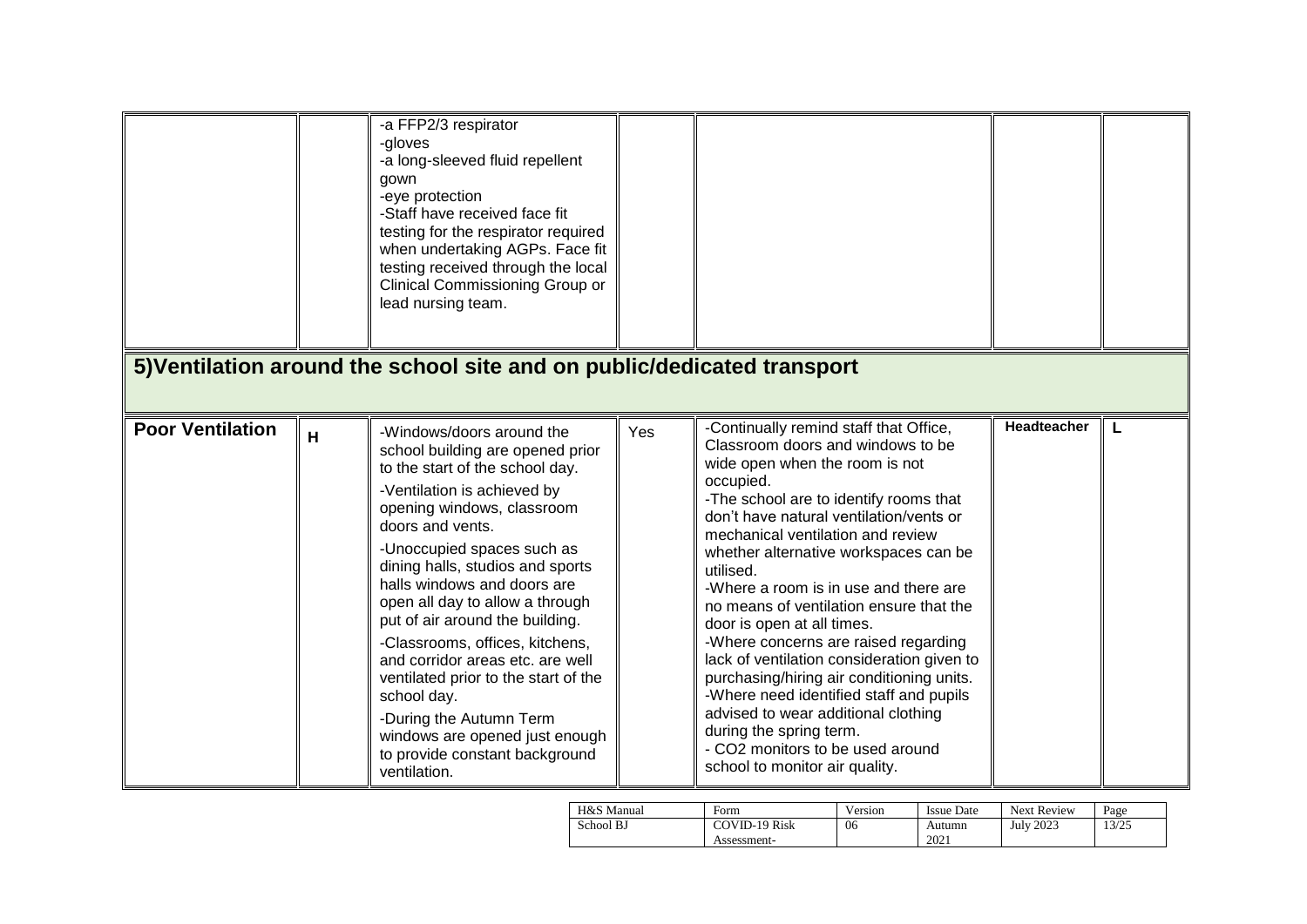|  | -Where available high-level        | - Consider application for an air   |  |
|--|------------------------------------|-------------------------------------|--|
|  | windows opened in preference to    | cleaning unit if necessary after    |  |
|  | low level windows to reduce        | monitoring the C02 monitor results. |  |
|  | draughts.                          |                                     |  |
|  | -Windows are opened fully          |                                     |  |
|  |                                    |                                     |  |
|  | during break and lunchtime         |                                     |  |
|  | periods to purge the air in        |                                     |  |
|  | classroom areas.                   |                                     |  |
|  |                                    |                                     |  |
|  | -Internal doors opened to assist   |                                     |  |
|  | with creating a throughput of air. |                                     |  |
|  | -Where need identified external    |                                     |  |
|  | doors opened where safe to do      |                                     |  |
|  | SO.                                |                                     |  |
|  |                                    |                                     |  |
|  | -Mechanical ventilation systems    |                                     |  |
|  | used where available - they are    |                                     |  |
|  | adjusted to increase the           |                                     |  |
|  | ventilation rate wherever          |                                     |  |
|  | possible and checked to confirm    |                                     |  |
|  | that normal operation meets        |                                     |  |
|  |                                    |                                     |  |
|  | current guidance systems           |                                     |  |
|  | adjusted to full fresh air.        |                                     |  |
|  | -Where fresh air is not available, |                                     |  |
|  | then systems should be             |                                     |  |
|  | operated as normal (as long as     |                                     |  |
|  |                                    |                                     |  |
|  | they are within a single room and  |                                     |  |
|  | supplemented by an outdoor air     |                                     |  |
|  | supply).                           |                                     |  |
|  | -Mechanical ventilation tested     |                                     |  |
|  | and inspected as per               |                                     |  |
|  | manufacturer's instructions.       |                                     |  |
|  |                                    |                                     |  |
|  | -The HSE guidance and CIBSE        |                                     |  |
|  | COVID-19 guidance for              |                                     |  |
|  | ventilation followed.              |                                     |  |
|  |                                    |                                     |  |
|  |                                    |                                     |  |

| H&S Manual | Form                 | Version | <b>Issue Date</b> | <b>Next Review</b> | Page  |
|------------|----------------------|---------|-------------------|--------------------|-------|
| School BJ  | <b>COVID-19 Risk</b> | 06      | Autumn<br>2021    | <b>July 2023</b>   | 14/25 |
|            | Assessment-          |         |                   |                    |       |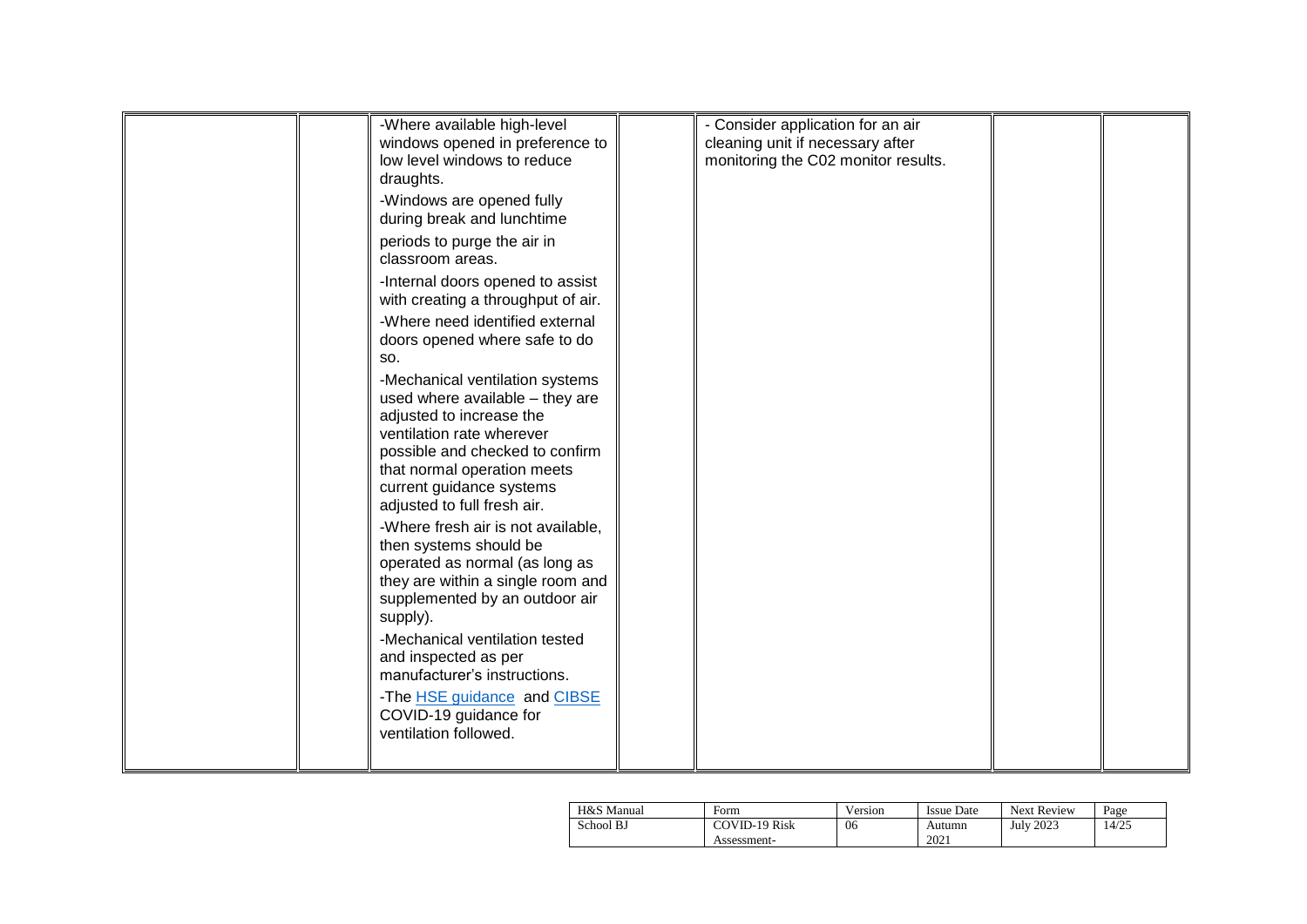|                                                   |   | 6) Cleaning carried out on the school site                                                                                                                                                                                                                                                                                                                                                                                                                                                                                                                                                                                                                                                                                            |     |                                                                                                       |             |   |
|---------------------------------------------------|---|---------------------------------------------------------------------------------------------------------------------------------------------------------------------------------------------------------------------------------------------------------------------------------------------------------------------------------------------------------------------------------------------------------------------------------------------------------------------------------------------------------------------------------------------------------------------------------------------------------------------------------------------------------------------------------------------------------------------------------------|-----|-------------------------------------------------------------------------------------------------------|-------------|---|
| Use and storage<br>of cleaning<br>products        | M | -Hand, respiratory, cleaning<br>stations located around the<br>school site.<br>-Staff read the labels of<br>chemicals/substances used to<br>clean surfaces prior to use.<br>-Full Stock check completed in<br>the Summer Term regarding<br>available resources /stock<br>currently held.<br>- COSHH and MSDS sheet held<br>for the chemical used and<br>shared with staff carrying out<br>cleaning activities.<br>-Stocks replenished where need<br>identified.<br>-Cleaning products stored away<br>from pupils in the classroom<br>environment.<br>-Cleaning products stored in<br>designated secure areas around<br>the school site.<br>-All cleaning products clearly<br>labelled and used as directed.<br>-Appropriate PPE worn. | Yes |                                                                                                       | Headteacher | L |
| <b>Cleaning</b><br>schedule on the<br>school site | H | - COVID-19:cleaning non-<br>healthcare settings outside the<br>home. guidance followed.<br>-Enhanced cleaning schedules<br>put in place at the beginning of<br>the pandemic throughout the<br>school day will continue.                                                                                                                                                                                                                                                                                                                                                                                                                                                                                                               | Yes | -Where need identified the cleaning,<br>schedule is reviewed, and additional<br>cleaning carried out. | Headteacher |   |

| H&S Manual | Form          | Version | <b>Issue Date</b> | <b>Next Review</b> | Page  |
|------------|---------------|---------|-------------------|--------------------|-------|
| School BJ  | COVID-19 Risk | 06      | Autumn            | July 2023          | 15/25 |
|            | Assessment-   |         | 2021              |                    |       |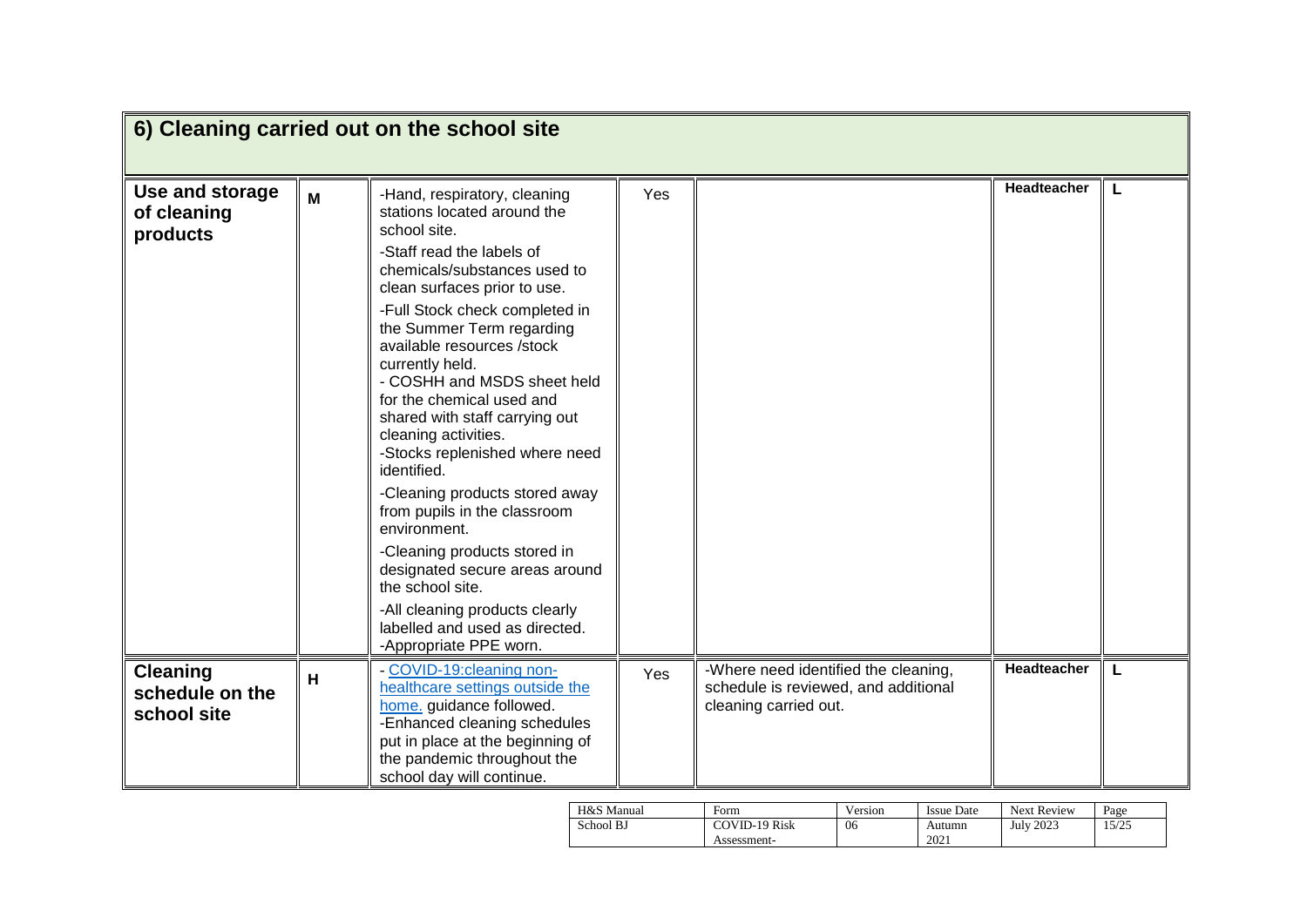|  | -Hand, cleaning, and respiratory   |  |  |
|--|------------------------------------|--|--|
|  | stations remain within communal    |  |  |
|  | and classroom environments.        |  |  |
|  | -Cleaning staff allocated specific |  |  |
|  | areas to clean within the school   |  |  |
|  | environment.                       |  |  |
|  | -Staff will continue to clean      |  |  |
|  | surfaces frequently through the    |  |  |
|  | day in classrooms.                 |  |  |
|  | -Where able to pupils clean        |  |  |
|  | down work surfaces prior to        |  |  |
|  |                                    |  |  |
|  | moving from one room to<br>another |  |  |
|  |                                    |  |  |
|  | -Where staff 'hot desk', work      |  |  |
|  | surfaces and equipment cleaned     |  |  |
|  | after use.                         |  |  |
|  | -Desks, tables, surfaces clear at  |  |  |
|  | the end of each day to allow for   |  |  |
|  | cleaning of surfaces.              |  |  |
|  | -A regular cleaning schedule is    |  |  |
|  | maintained. This includes twice    |  |  |
|  | daily cleaning (using standard     |  |  |
|  | detergent and disinfectant         |  |  |
|  | products.) of all areas and        |  |  |
|  | equipment, with a particular       |  |  |
|  | focus on frequently touched        |  |  |
|  | surfaces:                          |  |  |
|  | -Work surfaces                     |  |  |
|  | -Toilets                           |  |  |
|  | -Door Handles/ Access Buttons      |  |  |
|  | -Handrails                         |  |  |
|  | -Light switches                    |  |  |
|  | -Kitchen areas and associated      |  |  |
|  | equipment                          |  |  |
|  | -Water dispensers/coolers          |  |  |
|  | - Printers/ Photocopiers           |  |  |
|  | -Shared resources                  |  |  |
|  |                                    |  |  |

| H&S Manual | Form          | Version | <b>Issue Date</b> | <b>Next Review</b> | Page  |
|------------|---------------|---------|-------------------|--------------------|-------|
| School BJ  | COVID-19 Risk | 06      | Autumn            | July 2023          | 16/25 |
|            | Assessment-   |         | 2021              |                    |       |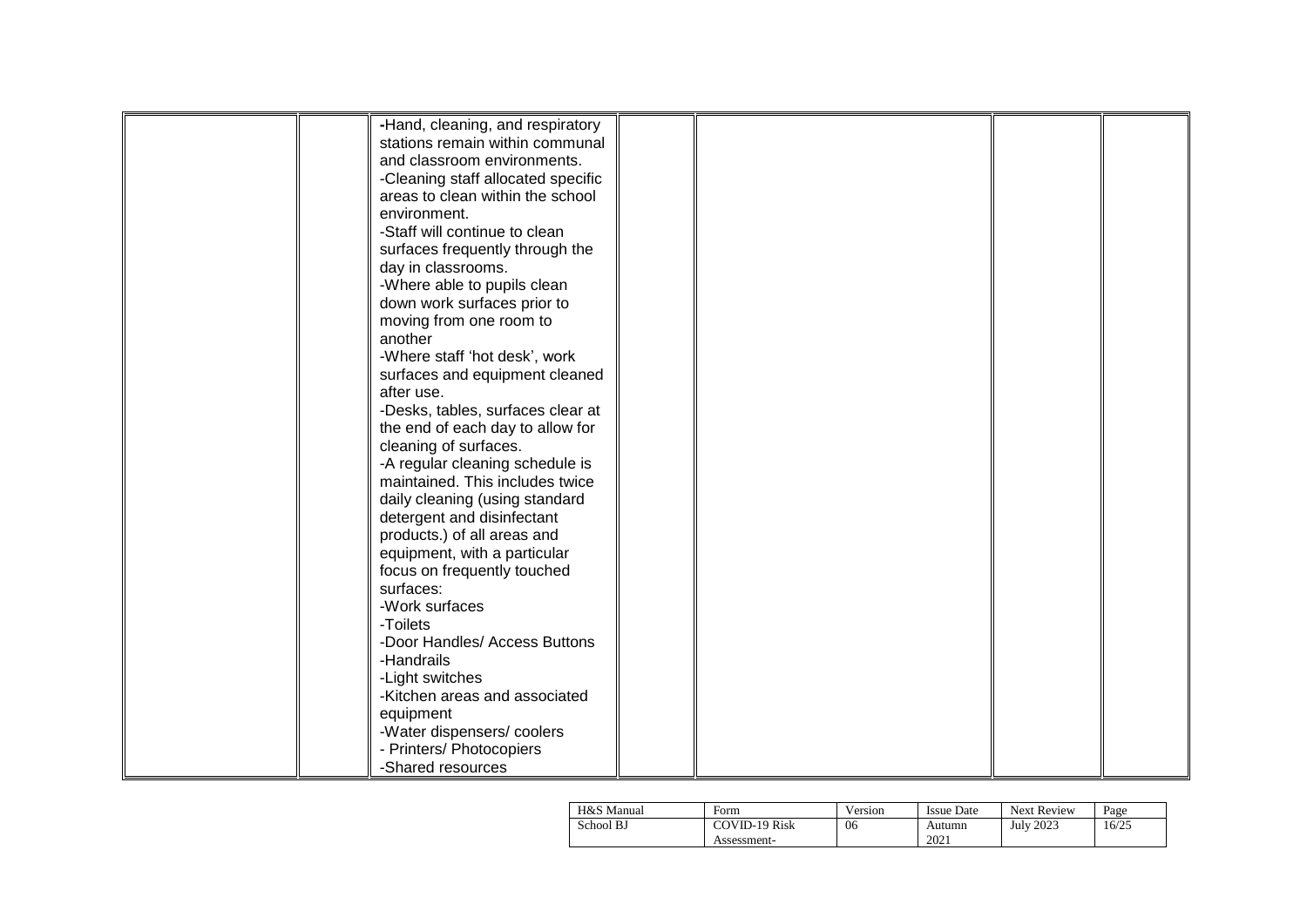|                               |   | -Meeting rooms clearly identified<br>if they require cleaning after use.<br>-Office areas<br>-Reprographic areas<br>-Dining tables thoroughly<br>cleaned with detergent and<br>disinfectant prior to each sitting.<br>-Appropriately competent<br>cleaning staff employed at the<br>school to undertake cleaning<br>tasks.<br>-Communal equipment including<br>fridges and kettles etc. wiped<br>down following use.<br>- Cleaning staff will only be<br>required to wear the PPE that<br>they would normally use when<br>undertaking cleaning activities<br>-Spillage policy in place.<br>-Minibuses and cars to be wiped<br>down inside after use.<br>-PE equipment to be wiped down<br>between uses |     |  |   |
|-------------------------------|---|--------------------------------------------------------------------------------------------------------------------------------------------------------------------------------------------------------------------------------------------------------------------------------------------------------------------------------------------------------------------------------------------------------------------------------------------------------------------------------------------------------------------------------------------------------------------------------------------------------------------------------------------------------------------------------------------------------|-----|--|---|
| Waste from the<br>school site | M | -External bin store in place<br>-Contractor SLA in place to<br>remove waste materials from the<br>school site.<br>-Waste removed from the school<br>building at the end of each day<br>and placed in the designated bin<br>store                                                                                                                                                                                                                                                                                                                                                                                                                                                                       | Yes |  | L |
| <b>7) Pupil/Staff Anxiety</b> |   |                                                                                                                                                                                                                                                                                                                                                                                                                                                                                                                                                                                                                                                                                                        |     |  |   |

| H&S Manual | Form          | Version | <b>Issue Date</b> | <b>Next Review</b> | Page  |
|------------|---------------|---------|-------------------|--------------------|-------|
| School BJ  | COVID-19 Risk | 06      | Autumn            | July 2023          | 17/25 |
|            | Assessment-   |         | 2021              |                    |       |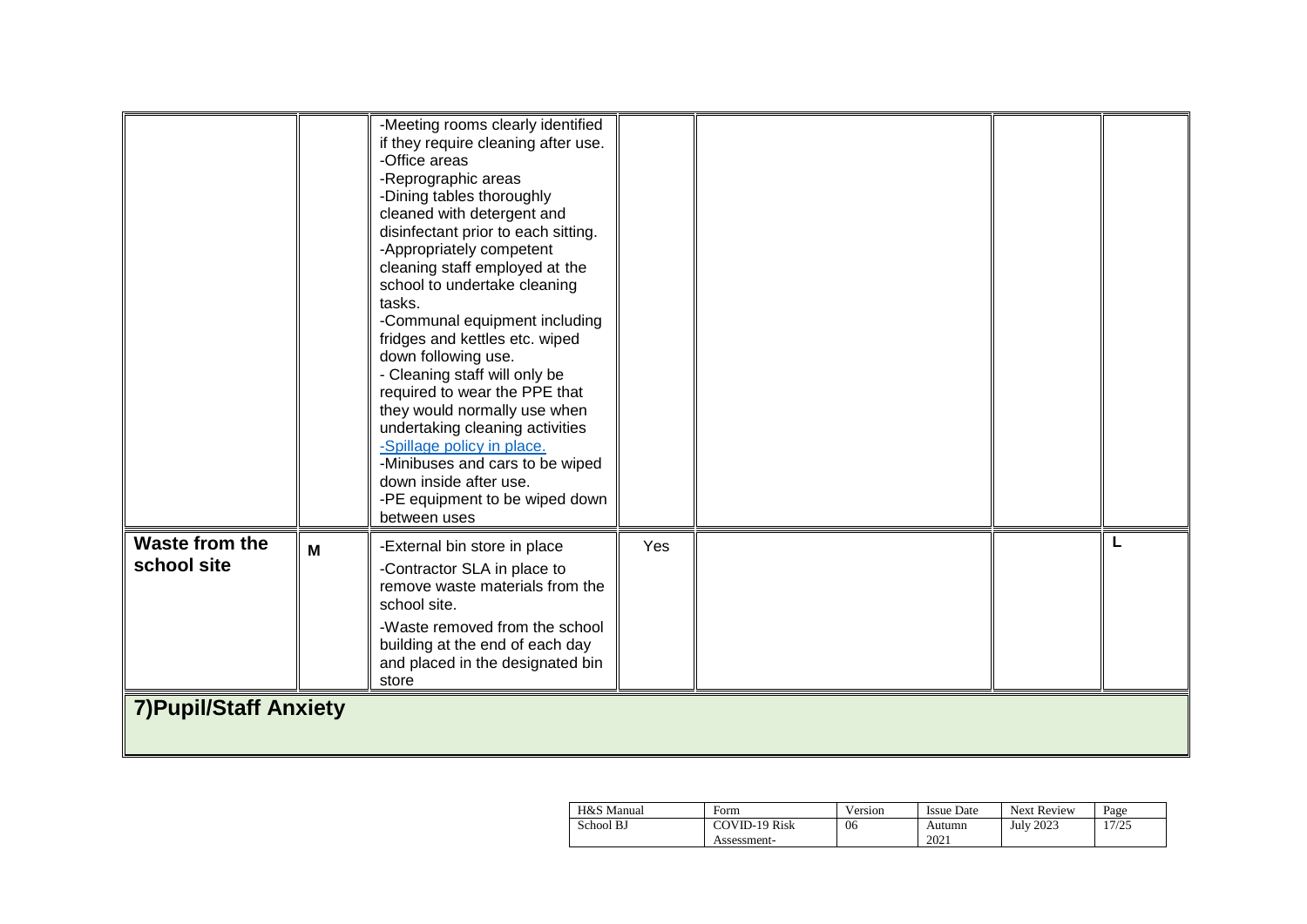| <b>Staff Anxiety</b> | M | -SLT ensure that staff members<br>who have to self-isolate are<br>contacted each week or more<br>frequently where need identified.<br>-Staff workload monitored by the<br>SLT.                                                                                                                                                                     | Yes | -SLT to ensure that information is<br>shared with staff in a timely manner.<br>-Staff to raise concerns with the SLT as<br>and when they arise.<br>-Where need identified refer staff to<br>DCC Occupational Health.<br>-Continue to remind Staff members of<br>the support available from; Education<br>Support provides a free helpline for<br>school staff and targeted support for<br>mental health and wellbeing and the<br>Our Frontline: Wellbeing toolkit for<br>educators brings together a range of<br>resources and support for staff.<br>-The school will utilise sources of<br>support to help those experiencing<br>emotions such as extra mental health<br>support for pupils and teachers.<br>-Staff to be advised to continue to make<br>sensible decisions regarding their<br>proximity to others both in class and<br>when working with colleagues. | <b>Headteacher</b> | L |
|----------------------|---|----------------------------------------------------------------------------------------------------------------------------------------------------------------------------------------------------------------------------------------------------------------------------------------------------------------------------------------------------|-----|------------------------------------------------------------------------------------------------------------------------------------------------------------------------------------------------------------------------------------------------------------------------------------------------------------------------------------------------------------------------------------------------------------------------------------------------------------------------------------------------------------------------------------------------------------------------------------------------------------------------------------------------------------------------------------------------------------------------------------------------------------------------------------------------------------------------------------------------------------------------|--------------------|---|
| <b>Pupil Anxiety</b> | M | -Safeguarding Policy in place<br>and reviewed in line with COVID-<br>19.<br>- Mental Wellbeing continues to<br>be part of the curriculum for the<br>Autumn 2021 Term.<br>-The school are working with<br>agencies who regularly support<br>their pupils with social and<br>emotional support.<br>-Pastoral support readily<br>available to pupils. | Yes | -Staff to raise concerns with their<br>Delegated Safeguarding Lead in the<br>first instance.                                                                                                                                                                                                                                                                                                                                                                                                                                                                                                                                                                                                                                                                                                                                                                           | <b>Headteacher</b> | L |

| H&S Manual | Form          | Version | <b>Issue Date</b> | <b>Next Review</b> | Page  |
|------------|---------------|---------|-------------------|--------------------|-------|
| School BJ  | COVID-19 Risk | 06      | Autumn            | July 2023          | 18/25 |
|            | Assessment-   |         | 2021              |                    |       |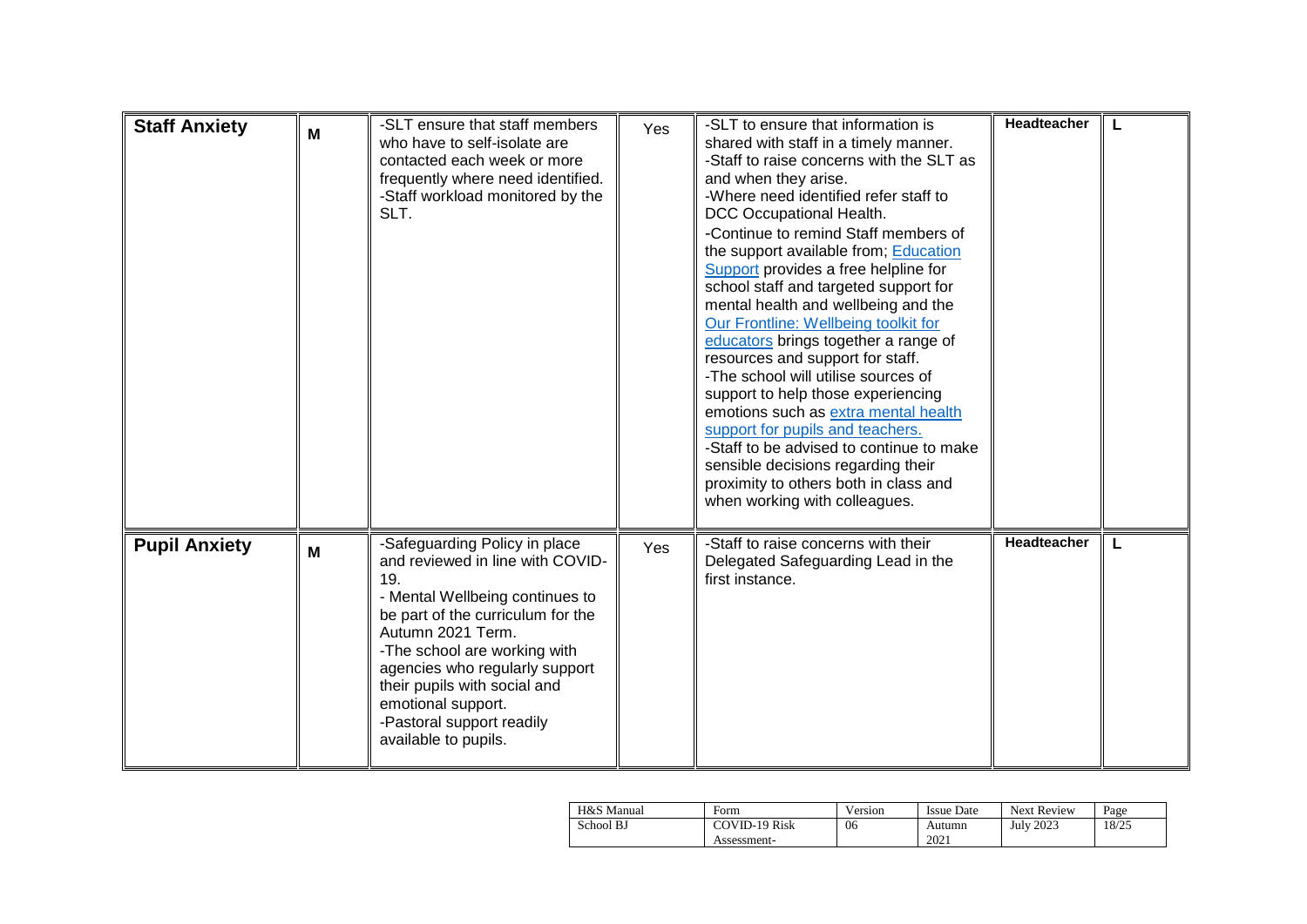|               |   | Vulnerable (CV) in the school community.                                                                                                                                                                                                                                                                                                                                                                                               |     | 8) Staff and Pupils previously identified as Clinically Extremely Vulnerable (CEV) or Clinically                                                                                                                                                                                                                                                                                                                                                                                                                                                                                                                |                    |   |
|---------------|---|----------------------------------------------------------------------------------------------------------------------------------------------------------------------------------------------------------------------------------------------------------------------------------------------------------------------------------------------------------------------------------------------------------------------------------------|-----|-----------------------------------------------------------------------------------------------------------------------------------------------------------------------------------------------------------------------------------------------------------------------------------------------------------------------------------------------------------------------------------------------------------------------------------------------------------------------------------------------------------------------------------------------------------------------------------------------------------------|--------------------|---|
| <b>Staff</b>  | M | -Social distancing measures<br>have now ended in the<br>workplace and it is no longer<br>necessary for staff to work from<br>home.<br>-The government has ensured<br>that everyone on the Shielded<br>Patient List (CEV/CV) should<br>already have been offered the<br>COVID-19 vaccine.<br>-Register in place of staff<br>members who have received the<br>COVID-19 vaccination.<br>-Medical ill Health risk<br>assessment completed. | Yes | - If staff who were previously identified<br>as CEV or CV have not yet received<br>their first vaccination, they can contact<br>their GP, book your vaccination<br>appointment online or call 119<br>-Staff to be made aware that A booster<br>vaccine programme is continuing in<br>Spring 2022.<br>-Review the Medical ill Health risk<br>assessment during the Spring Term.<br>-Where need identified refer staff to<br>DCC occupational Health.<br>-Staff to be advised to continue to make<br>sensible decisions regarding their<br>proximity to others both in class and<br>when working with colleagues. | <b>Headteacher</b> | L |
| <b>Pupils</b> | M | -Individual healthcare plans are<br>in place for identified pupils.<br>-All CEV pupils are attending the<br>school unless they have been<br>advised not to by their GP or<br>clinical specialist, or because<br>they have tested positive for<br>COVID-19<br>-Professionals supporting pupils<br>who attend the school site are<br>made aware of the schools'<br>current systems of control prior<br>to attending the school site.     | Yes |                                                                                                                                                                                                                                                                                                                                                                                                                                                                                                                                                                                                                 | Headteacher        | L |
|               |   | 9) New and Expectant mums in the school community                                                                                                                                                                                                                                                                                                                                                                                      |     |                                                                                                                                                                                                                                                                                                                                                                                                                                                                                                                                                                                                                 |                    |   |

| H&S Manual | Form                 | Version | <b>Issue Date</b> | <b>Next Review</b> | Page  |
|------------|----------------------|---------|-------------------|--------------------|-------|
| School BJ  | <b>COVID-19 Risk</b> | 06      | Autumn            | <b>July 2023</b>   | 19/25 |
|            | Assessment-          |         | 2021              |                    |       |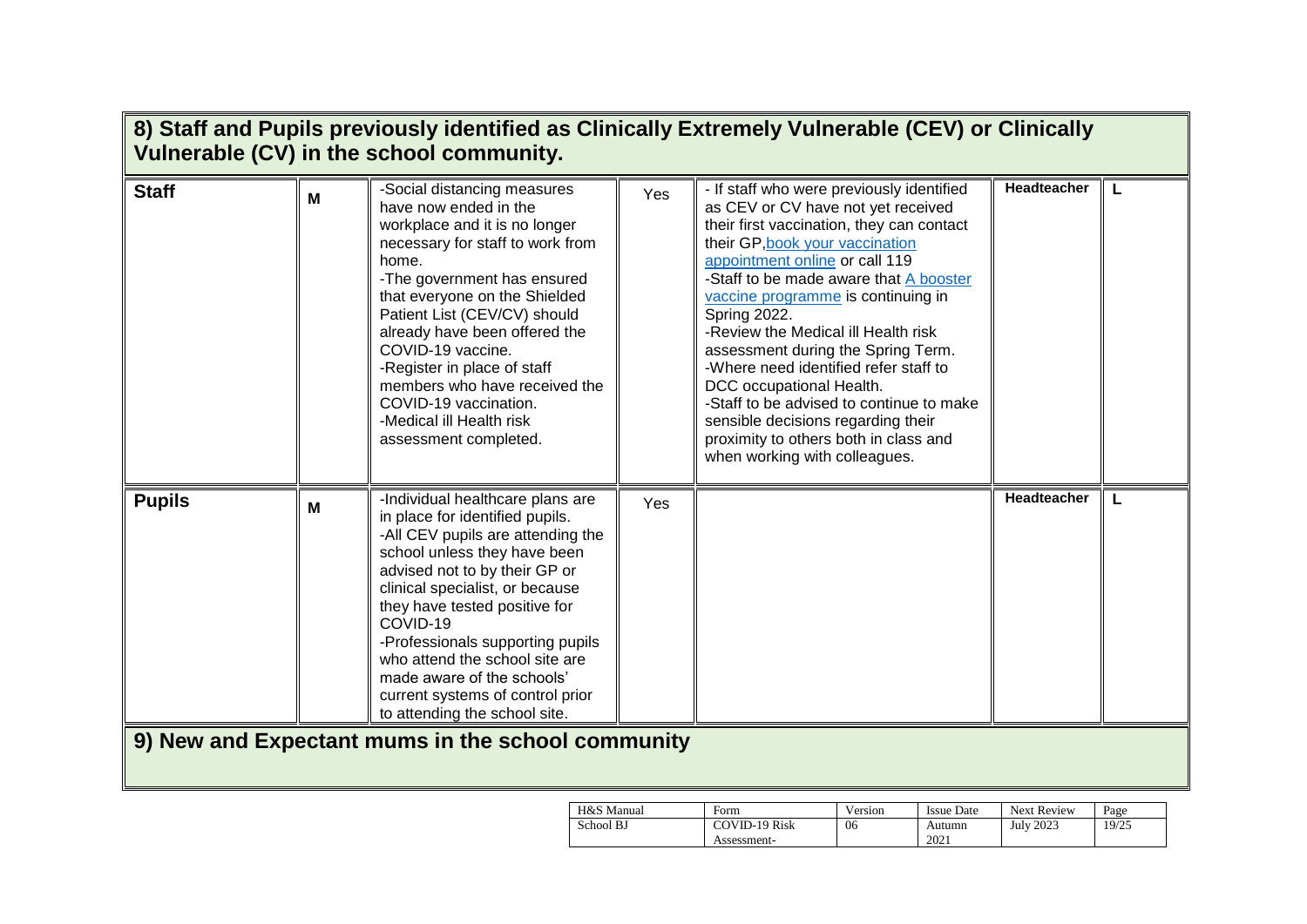| <b>New and</b>        |   |                                           |     | Headteacher<br>-Where New and Expectant Mum risk<br>L |  |
|-----------------------|---|-------------------------------------------|-----|-------------------------------------------------------|--|
|                       | м | -New and Expectant Mum risk               | Yes | assessments have previously been                      |  |
| <b>Expectant Mums</b> |   | assessment in place.                      |     |                                                       |  |
|                       |   | -The school and New and                   |     | completed, they are to be reviewed                    |  |
|                       |   | Expectant Mum are following the           |     | during the Autumn Term.                               |  |
|                       |   | guidance NHS Pregnancy and                |     | -Staff to be advised to continue to make              |  |
|                       |   | coronavirus (COVID-19).and                |     | sensible decisions regarding their                    |  |
|                       |   | guidance from                             |     | proximity to others both in class and                 |  |
|                       |   | The Royal College of                      |     | when working with colleagues.                         |  |
|                       |   | <b>Obstetricians &amp; Gynaecologists</b> |     | -New and Expectant Mum to raise                       |  |
|                       |   | -Hand, cleaning, and respiratory          |     | concerns with her immediate manager                   |  |
|                       |   | stations located within the               |     | in the first instance.                                |  |
|                       |   | classroom environment.                    |     | -The new and Expectant Mum is to be                   |  |
|                       |   | -Working area well ventilated             |     | advised to follow the guidance-How to                 |  |
|                       |   | throughout the school day.                |     | avoid catching and spreading                          |  |
|                       |   | -New and Expectant mums have              |     | coronavirus (COVID-19);                               |  |
|                       |   | been advised to participate in the        |     | Get vaccinated - everyone                             |  |
|                       |   | twice weekly home LFD testing             |     | aged 18 or over can book                              |  |
|                       |   | programme.                                |     | <b>COVID-19 vaccination</b>                           |  |
|                       |   |                                           |     | appointments now                                      |  |
|                       |   | -New and Expectant mums are               |     | Meet people outside if possible                       |  |
|                       |   | aware of the symptoms of                  |     | Open doors and windows to let                         |  |
|                       |   | COVID-19.                                 |     | in fresh air if meeting people                        |  |
|                       |   | -New and Expectant mums are               |     | inside                                                |  |
|                       |   | supported by their midwife.               |     | Limit the number of people you                        |  |
|                       |   | -New and expectant mum are                |     | meet and avoid crowded places                         |  |
|                       |   | given time during work hours to           |     | Wear a face covering when it's                        |  |
|                       |   | attend all medical appointments           |     | hard to stay away from other                          |  |
|                       |   |                                           |     |                                                       |  |
|                       |   | as required.                              |     | people - particularly indoors or                      |  |
|                       |   |                                           |     | in crowded places                                     |  |
|                       |   |                                           |     | Wash your hands with soap and                         |  |
|                       |   |                                           |     | water or use hand sanitiser                           |  |
|                       |   |                                           |     | regularly throughout the day                          |  |
|                       |   |                                           |     | Don't                                                 |  |
|                       |   |                                           |     | Do not touch your eyes, nose,                         |  |
|                       |   |                                           |     | or mouth if your hands are not                        |  |
|                       |   |                                           |     | clean                                                 |  |

| H&S Manual | Form          | Version | <b>Issue Date</b> | <b>Next Review</b> | Page  |
|------------|---------------|---------|-------------------|--------------------|-------|
| School BJ  | COVID-19 Risk | 06      | Autumn            | <b>July 2023</b>   | 20/25 |
|            | Assessment-   |         | 2021              |                    |       |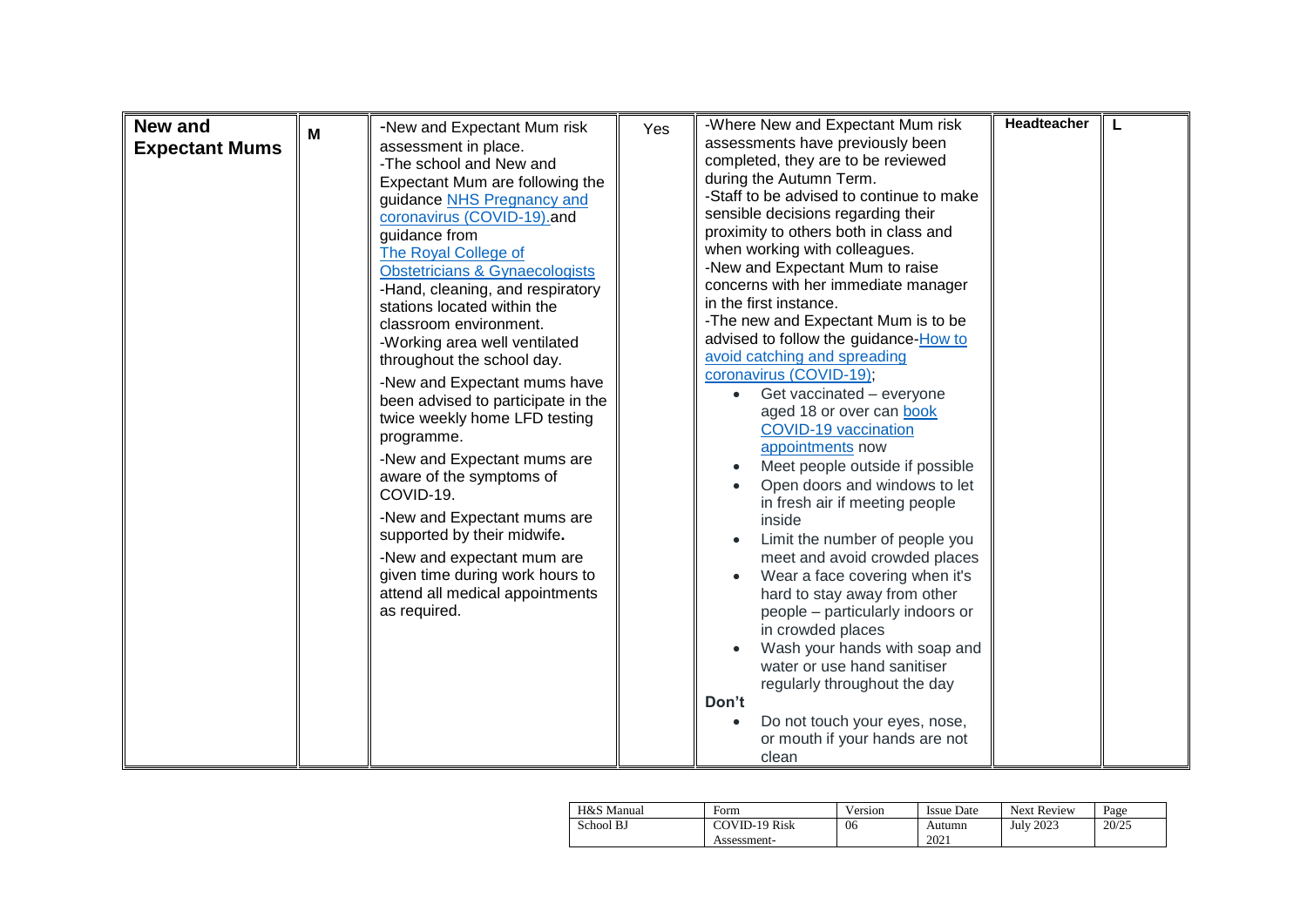|                                                                                            |                                                     | 10) Domestic and International Educational Visits                                                                                                                                                                                                                                                                                                                        |     | -Staff are to be advised to continue to<br>make sensible decisions regarding their<br>proximity to others both in class and<br>with colleagues.                                                                                                                                                                                                                                                        |               |                             |                                        |               |  |
|--------------------------------------------------------------------------------------------|-----------------------------------------------------|--------------------------------------------------------------------------------------------------------------------------------------------------------------------------------------------------------------------------------------------------------------------------------------------------------------------------------------------------------------------------|-----|--------------------------------------------------------------------------------------------------------------------------------------------------------------------------------------------------------------------------------------------------------------------------------------------------------------------------------------------------------------------------------------------------------|---------------|-----------------------------|----------------------------------------|---------------|--|
| <b>EVOLVE</b>                                                                              | M                                                   | -Visits uploaded to EVOLVE in a<br>timely manner.<br>-Educational visits planning<br>guidance followed.                                                                                                                                                                                                                                                                  | Yes | -When considering booking a new<br>educational visit, whether domestic or<br>international, you are advised to ensure<br>that any new bookings have adequate<br>financial protection in place.<br>-Coronavirus (COVID-19):safer travel<br>guidance for passengers and Red,<br>amber and green list rules foe entering<br>England to be reviewed prior to new<br>bookings being made.                   |               |                             |                                        | L             |  |
|                                                                                            | 11) Professionals/Visitors and Contractors on site. |                                                                                                                                                                                                                                                                                                                                                                          |     |                                                                                                                                                                                                                                                                                                                                                                                                        |               |                             |                                        |               |  |
| <b>Visitors/Contractors</b><br>and External<br><b>Support Staff on the</b><br>school site. | M                                                   | -All visitors sign in when they<br>attend the school site.<br>-Hand sanitiser station in place<br>at the main entrance.<br>-Clear signage in place at the<br>main entrance in relation to use<br>of hand sanitiser and face<br>coverings.<br>- Hand sanitiser (60-70% alcohol<br>applied before entering the<br>school building.<br>-Face covering guidance<br>followed. | Yes | -Professionals/Visitors and Contractors<br>to be advised in advance of the schools<br>wishes regarding wearing face<br>coverings on the school site;<br>Face coverings worn in enclosed and<br>crowded spaces when staff come into<br>contact with people they don't normally<br>meet.<br>-A supply of face coverings are to be<br>readily available at the main entrance<br>for visitors to the site. |               |                             |                                        | L             |  |
|                                                                                            |                                                     | H&S Manual<br>School BJ                                                                                                                                                                                                                                                                                                                                                  |     | Form<br><b>COVID-19 Risk</b>                                                                                                                                                                                                                                                                                                                                                                           | Version<br>06 | <b>Issue Date</b><br>Autumn | <b>Next Review</b><br><b>July 2023</b> | Page<br>21/25 |  |

Assessment-

2021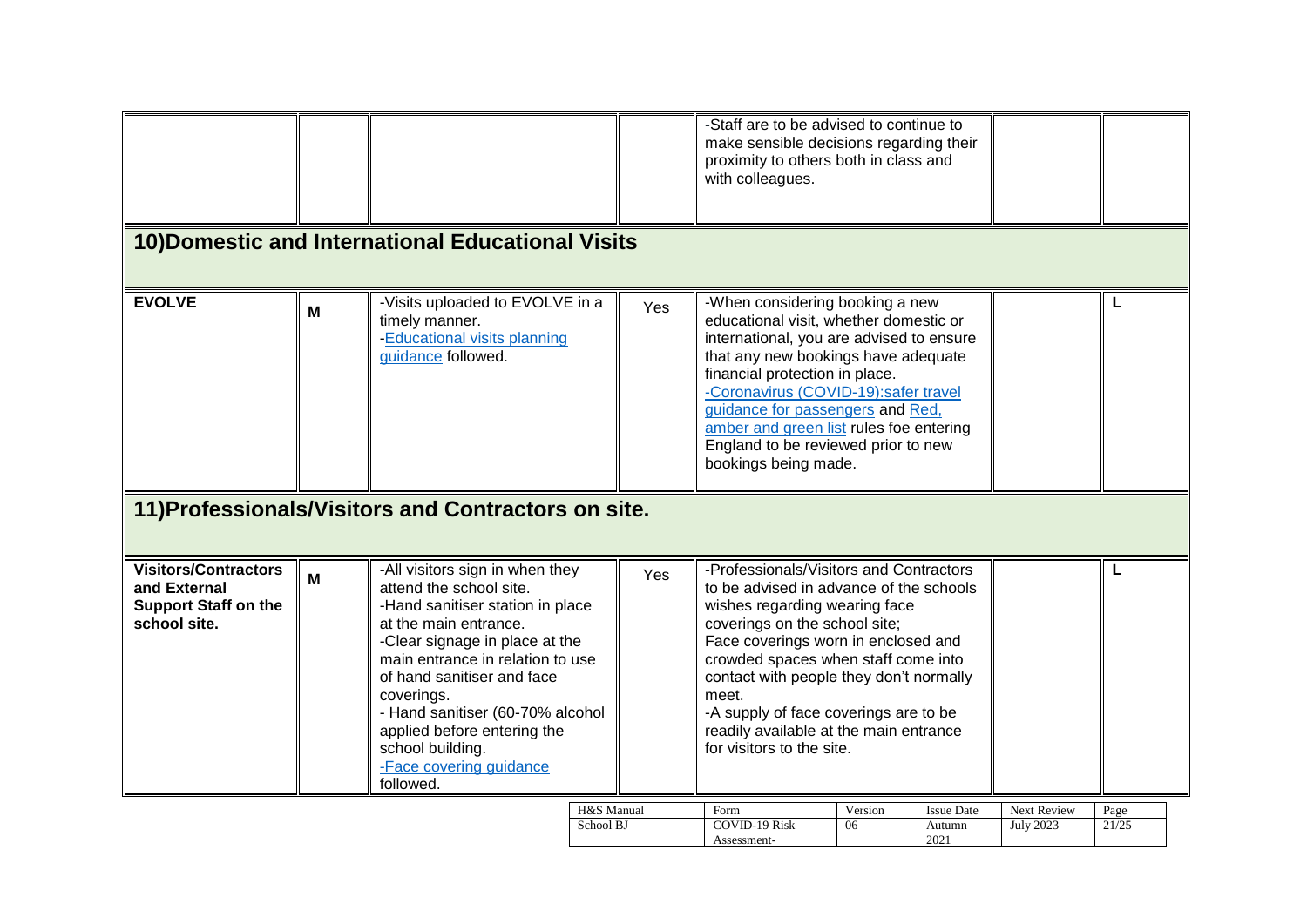|                                       |   | -Main reception area spot<br>cleaned throughout the day. |     |                                                                                                                     |  |
|---------------------------------------|---|----------------------------------------------------------|-----|---------------------------------------------------------------------------------------------------------------------|--|
| <b>Catering</b><br><b>Contractors</b> | м |                                                          | Yes | The school's catering contractors are to<br>continue to follow the Working Safely<br>During Coronavirus (COVID-19). |  |

**For further advice and support contact the Children & Young People's/Adult & Health Services ,Health and Safety Team [hsteam@durham.gov.uk](mailto:hsteam@durham.gov.uk) and 03000 263430.The Health and Safety Team have placed all relevant documents in a [COVID-19 file](https://gateway.durhamschools.org.uk/premises/healthsafety/Lists/Covid19/Document.aspx?ID=1&Source=https://gateway.durhamschools.org.uk/premises/healthsafety%2FLists/Covid19) on their Extranet page.**

**All relevant guidance contained in this document is subject to updates as required.**

| <b>Guidance</b>                                                                                    |                         |                                      |               |                                     |                          |               |
|----------------------------------------------------------------------------------------------------|-------------------------|--------------------------------------|---------------|-------------------------------------|--------------------------|---------------|
| <b>Schools COVID-19 Operational Guidance.</b>                                                      |                         |                                      |               |                                     |                          |               |
| Early Years and Childcare settings.                                                                |                         |                                      |               |                                     |                          |               |
| Further education, colleges, and providers.                                                        |                         |                                      |               |                                     |                          |               |
| Special schools, special post-16 providers and alternative provision.                              |                         |                                      |               |                                     |                          |               |
| Stay at home: guidance for households with possible or confirmed coronavirus (COVID-19) infection. |                         |                                      |               |                                     |                          |               |
| Symptoms of coronavirus (COVID-19)                                                                 |                         |                                      |               |                                     |                          |               |
| Rapid asymptomatic testing in specialist settings (applies from step 4                             |                         |                                      |               |                                     |                          |               |
|                                                                                                    | H&S Manual<br>School BJ | Form<br>COVID-19 Risk<br>Assessment- | Version<br>06 | <b>Issue Date</b><br>Autumn<br>2021 | Next Review<br>July 2023 | Page<br>22/25 |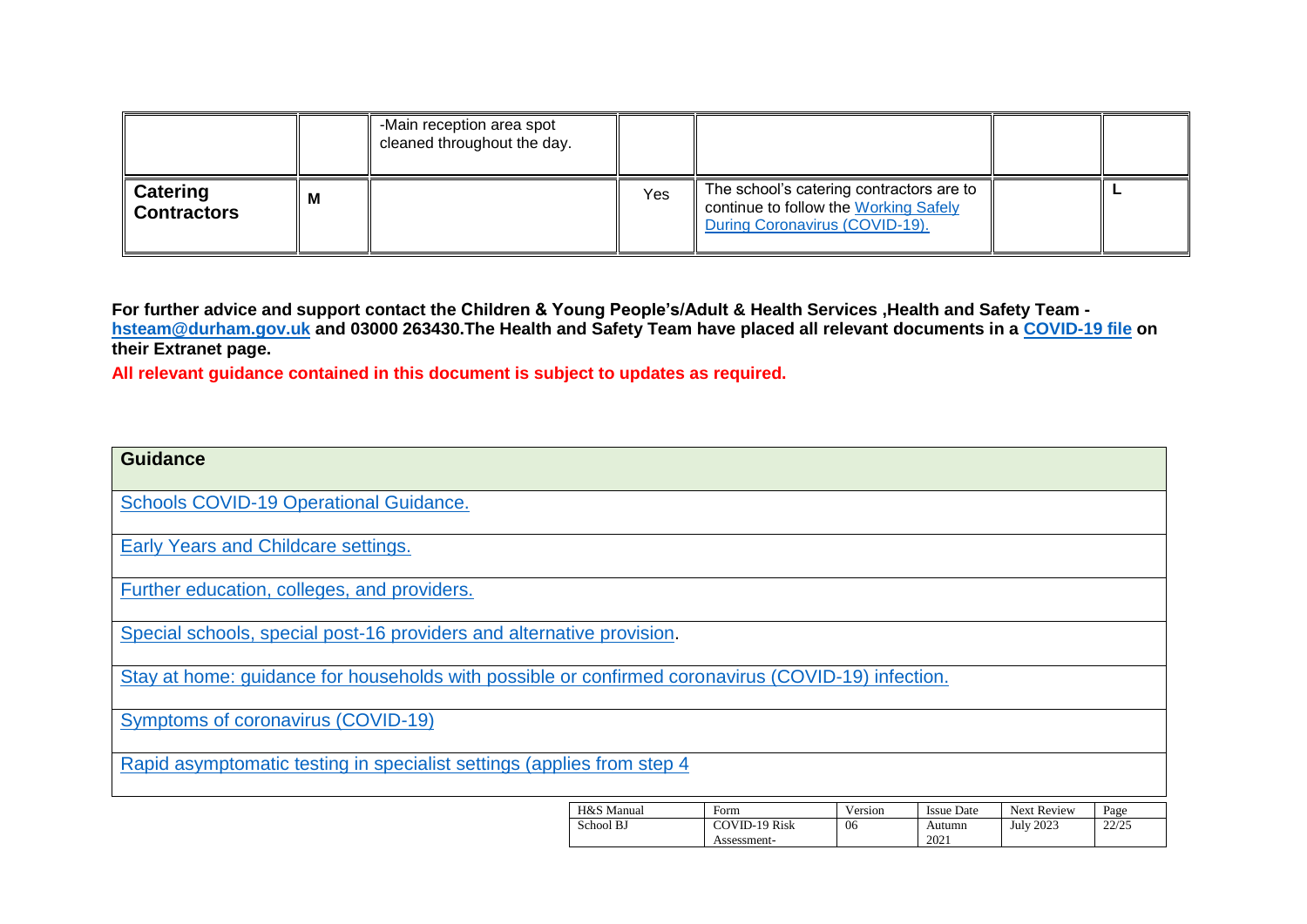[Regular rapid lateral flow coronavirus \(COVID-19\) tests.](https://www.nhs.uk/conditions/coronavirus-covid-19/testing/regular-rapid-coronavirus-tests-if-you-do-not-have-symptoms/)

[Report a COVID-19 rapid lateral flow test result.](https://www.gov.uk/report-covid19-result)

[Book or manage your coronavirus \(COVID-19\) vaccination.](https://www.nhs.uk/conditions/coronavirus-covid-19/coronavirus-vaccination/book-coronavirus-vaccination/)

Coronavirus: how [to stay safe and help prevent the spread.](https://www.gov.uk/guidance/covid-19-coronavirus-restrictions-what-you-can-and-cannot-do)

[Use of PPE in education, childcare, and children's social care.](https://www.gov.uk/government/publications/safe-working-in-education-childcare-and-childrens-social-care/the-use-of-personal-protective-equipment-ppe-in-education-childcare-and-childrens-social-care-settings-including-for-aerosol-generating-procedure)

[Contact Tracing for Step 4 Onwards Frequently Asked questions read where need identified.](https://drive.google.com/drive/folders/1X5SgRwxSIBJNnAGnT8rroKeX8rVpXEJI?form=MY01SV&OCID=MY01SV)

**Guidance** 

[COVID-19: cleaning non-healthcare settings outside the home.](https://www.gov.uk/government/publications/covid-19-decontamination-in-non-healthcare-settings/covid-19-decontamination-in-non-healthcare-settings)

[Contingency framework: education and childcare settings.](https://www.gov.uk/government/publications/coronavirus-covid-19-local-restrictions-in-education-and-childcare-settings/contingency-framework-education-and-childcare-settings)

[Face coverings: when to wear one, exemptions, and how to make your own.](https://www.gov.uk/government/publications/face-coverings-when-to-wear-one-and-how-to-make-your-own/face-coverings-when-to-wear-one-and-how-to-make-your-own)

[Red, amber, and green list](https://www.gov.uk/guidance/red-amber-and-green-list-rules-for-entering-england)

[Coronavirus \(COVID-19\): safer travel guidance for passengers](https://www.gov.uk/guidance/coronavirus-covid-19-safer-travel-guidance-for-passengers#checklists-for-safer-travel)

[Catch it, bin it, kill it.](https://www.infectionpreventioncontrol.co.uk/resources/catch-it-bin-it-kill-it-poster/)

E [Bug COVID-19 website.](https://e-bug.eu/eng_home.aspx?cc=eng&ss=1&t=Information%20about%20the%20Coronavirus)

COVID-19: cleaning [non-healthcare settings outside the home.](https://www.gov.uk/government/publications/covid-19-decontamination-in-non-healthcare-settings/covid-19-decontamination-in-non-healthcare-settings)

| H&S Manual | Form                 | Version | <b>Issue Date</b> | <b>Next Review</b> | Page  |
|------------|----------------------|---------|-------------------|--------------------|-------|
| School BJ  | <b>COVID-19 Risk</b> | 06      | Autumn            | July 2023          | 23/25 |
|            | Assessment-          |         | 2021              |                    |       |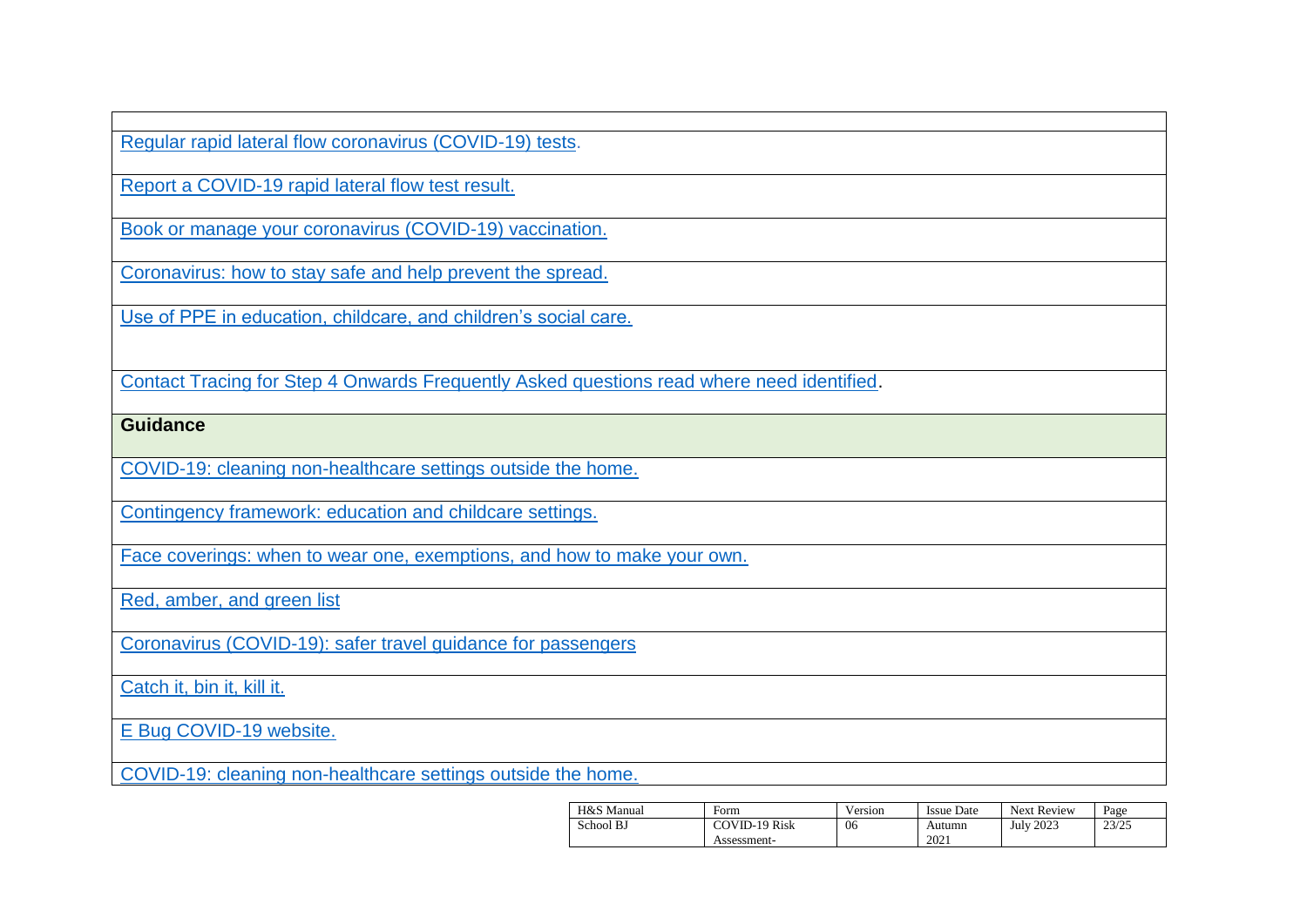## **HSE Guidance**

[HSE Ventilation guidance](https://www.hse.gov.uk/coronavirus/equipment-and-machinery/air-conditioning-and-ventilation/index.htm)

[CIBSE COVID-19](https://www.cibse.org/coronavirus-covid-19/emerging-from-lockdown)

**Kitchen Contractors**

[Working Safely During Coronavirus \(COVID-19\).](https://www.gov.uk/guidance/working-safely-during-covid-19/restaurants-pubs-bars-nightclubs-and-takeaway-services)

**New and Expectant Mums**

[NHS Pregnancy and coronavirus \(COVID-19\)](https://www.nhs.uk/conditions/coronavirus-covid-19/people-at-higher-risk/pregnancy-and-coronavirus/) **Guidance**

[How to avoid catching and spreading coronavirus](https://www.nhs.uk/conditions/coronavirus-covid-19/how-to-avoid-catching-and-spreading-coronavirus-covid-19/)

[Pregnancy, breastfeeding, fertility, and coronavirus \(COVID-19\) vaccination](https://www.nhs.uk/conditions/coronavirus-covid-19/coronavirus-vaccination/pregnancy-breastfeeding-fertility-and-coronavirus-covid-19-vaccination/)

[Book or manage your coronavirus \(COVID-19\) vaccination.](https://www.nhs.uk/conditions/coronavirus-covid-19/coronavirus-vaccination/book-coronavirus-vaccination/)

[JCVI Interim advice: potential COVID-19 booster vaccine programme winter 2021 to 2022.](https://www.gov.uk/government/publications/jcvi-interim-advice-on-a-potential-coronavirus-covid-19-booster-vaccine-programme-for-winter-2021-to-2022/jcvi-interim-advice-potential-covid-19-booster-vaccine-programme-winter-2021-to-2022)

[The Royal College of Obstetricians & Gynaecologists](https://www.rcog.org.uk/en/guidelines-research-services/guidelines/coronavirus-pregnancy/covid-19-virus-infection-and-pregnancy/#c19)

**Mental Well-being**

[Promoting and supporting mental health and wellbeing in schools and colleges](https://www.gov.uk/guidance/mental-health-and-wellbeing-support-in-schools-and-colleges#contents)

| H&S Manual | Form                 | Version | <b>Issue Date</b> | <b>Next Review</b> | Page  |
|------------|----------------------|---------|-------------------|--------------------|-------|
| School BJ  | <b>COVID-19 Risk</b> | 06      | Autumn            | <b>July 2023</b>   | 24/25 |
|            | Assessment-          |         | 2021              |                    |       |